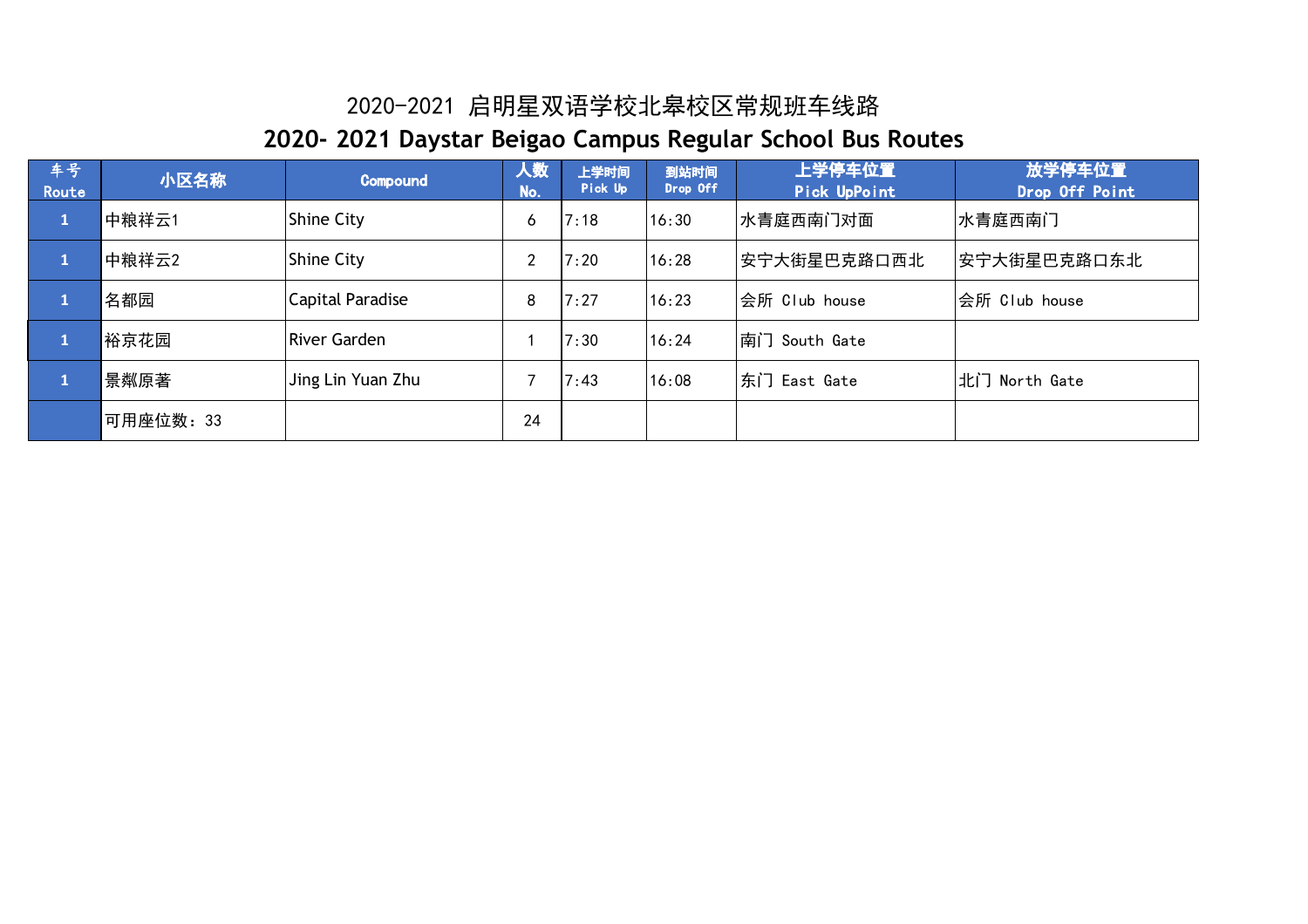| 车号!<br>Route   | 小区名称      | Compound                  | 人数<br>No. | 上学时间<br>Pick Up | 到站时间<br>Drop Off | 上学停车位置<br>Pick UpPoint | 放学停车位置<br>Drop Off Point |
|----------------|-----------|---------------------------|-----------|-----------------|------------------|------------------------|--------------------------|
| $\overline{2}$ | 水木兰亭      | Moden House               |           | 7:10            | 16:13            | 北门 North Gate          | 北门 North Gate            |
| 2              | 万通新新家园    | Wan Tong Xin Xin Jia Yuan |           | 7:13            | 16:15            | 南门 South Gate          | 南门 South Gate            |
|                | 誉天下       | La Grande Ville           |           | 7:17            | 16:18            | 东南门 Southeast Gate     | 东南门 Southeast Gate       |
| $\overline{2}$ | 美林香槟小镇    | Merlin Champagne Town     | 3         | 7:23            | 16:22            | 东南门 Southeast Gate     | 东南门 Southeast Gate       |
| $\overline{2}$ | 丽高王府      | Chateau Regalia           | ົ         | 7:26            | 16:25            | 小区环岛 Roundabout        | 小区环岛 Roundabout          |
|                | 可用座位数: 19 |                           | 8         |                 |                  |                        |                          |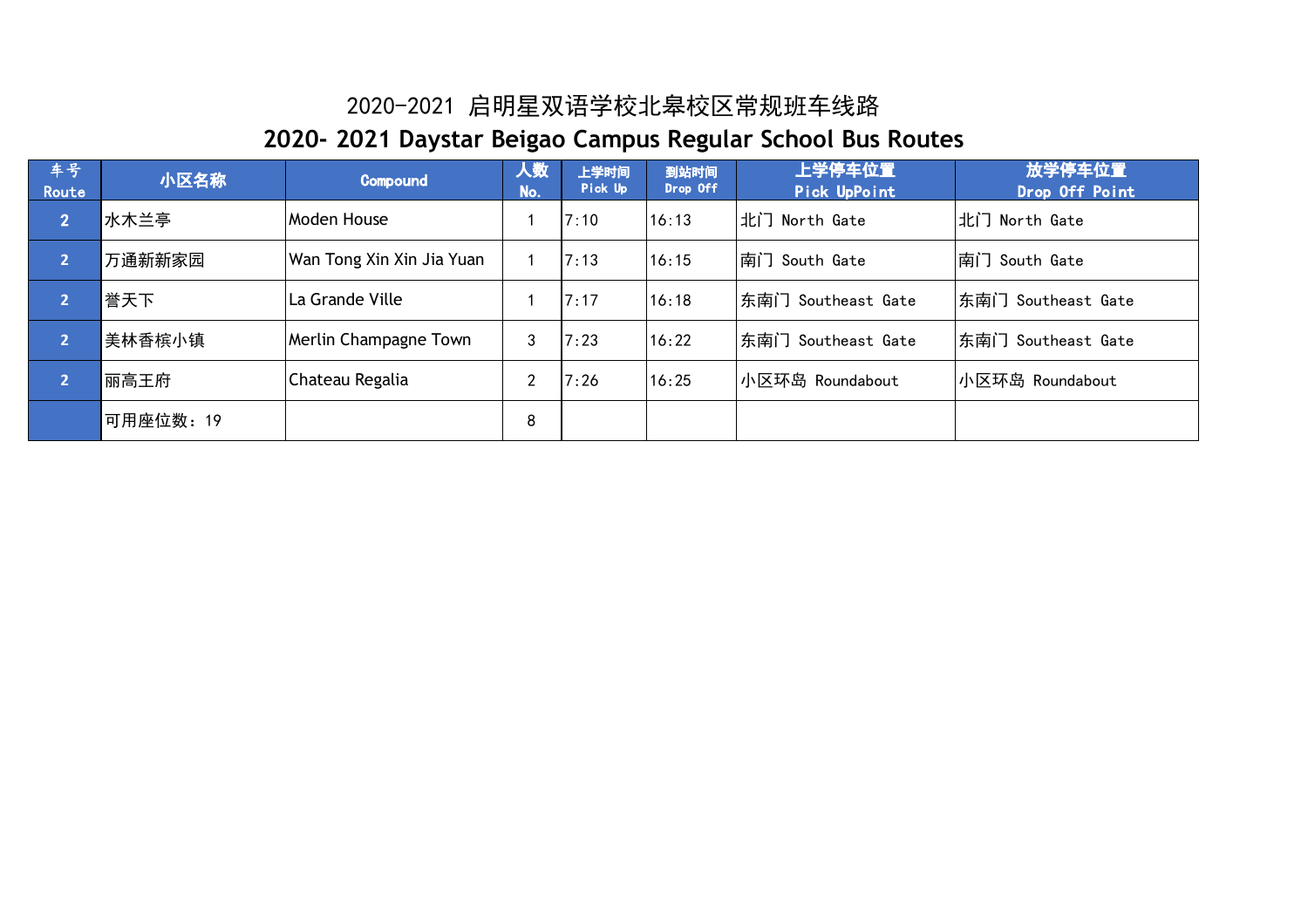| 车号<br>Route | 小区名称      | Compound             | 人数<br>No. | 上学时间<br>Pick Up | 到站时间<br>Drop Off | 上学停车位置<br>Pick UpPoint | 放学停车位置<br>Drop Off Point |
|-------------|-----------|----------------------|-----------|-----------------|------------------|------------------------|--------------------------|
| o           | 望京金茂府     | Wang Jing Jin Mao Fu |           | 7:45            | 16:00            | 北门 North Gate          | 北门 North Gate            |
|             | 臻园        | Unique Garden        |           | 7:47            | 16:02            | 北门 North Gate          | 北门 North Gate            |
|             | │可用座位数:19 |                      |           |                 |                  |                        |                          |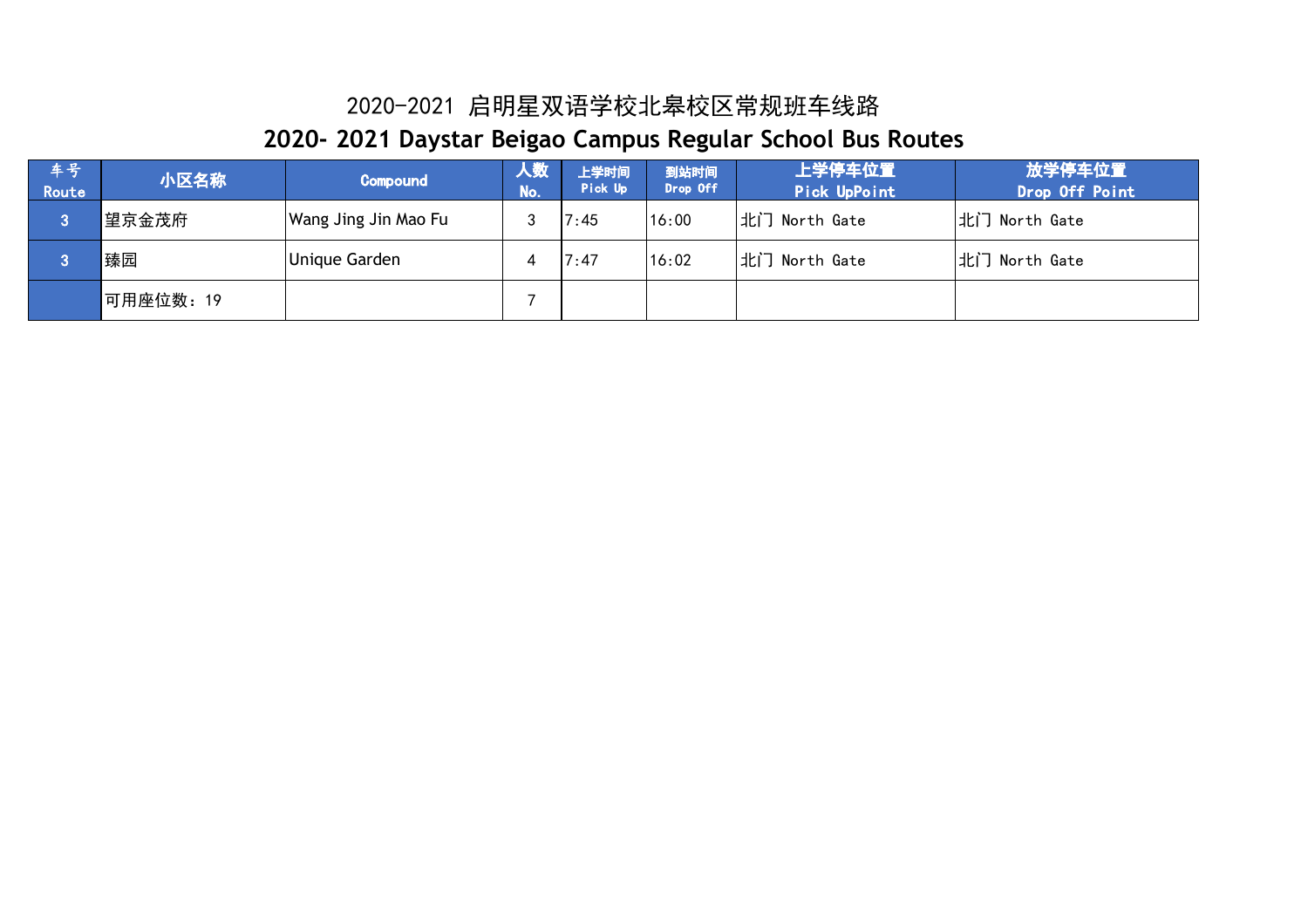| 车号<br>Route             | 小区名称      | <b>Compound</b>             | 人数<br>No. | 上学时间<br>Pick Up | 到站时间<br>Drop Off | 上学停车位置<br>Pick UpPoint               | 放学停车位置<br>Drop Off Point             |
|-------------------------|-----------|-----------------------------|-----------|-----------------|------------------|--------------------------------------|--------------------------------------|
| $\overline{\mathbf{A}}$ | 嘉美风尚      | Jia Mei Feng Shang          | 5         | 7:20            | 16:16            | 东北门 Northeast Gate                   | 东北门 Northeast Gate                   |
| 4                       | 国风上观      | Guo Feng Shang Guan         | 5         | 7:25            | 16:11            | 三期南口 Phase3 South<br>Gate            | 国风上观北门                               |
| $\overline{4}$          | 融科橄榄城     | Rong Ke Gan Lang Cheng      | 8         | 7:25            | 16:11            | 三期南口 Phase3 South<br>Gate            | 国风上观北门                               |
| $\overline{\mathbf{4}}$ | 望京西园三区    | Wang Jing Xi Yuan Phase 3   | 5         | 7:30            | 16:08            | 西园三区公交站(路东)<br>Xiyuan Sanqu Bus Stop | 西园三区公交站(路西)<br>Xiyuan Sanqu Bus Stop |
| $\overline{4}$          | 星源公寓E座    | Xing Yuan Apartment E       |           | 7:35            | 16:05            | 西门 West Gate                         | 南门马路对面                               |
| $\overline{4}$          | 望京花园西区    | <b>Wangjing Garden West</b> |           | 7:37            | 16:03            | 西门 West Gate                         |                                      |
|                         | 可用座位数: 33 |                             | 25        |                 |                  |                                      |                                      |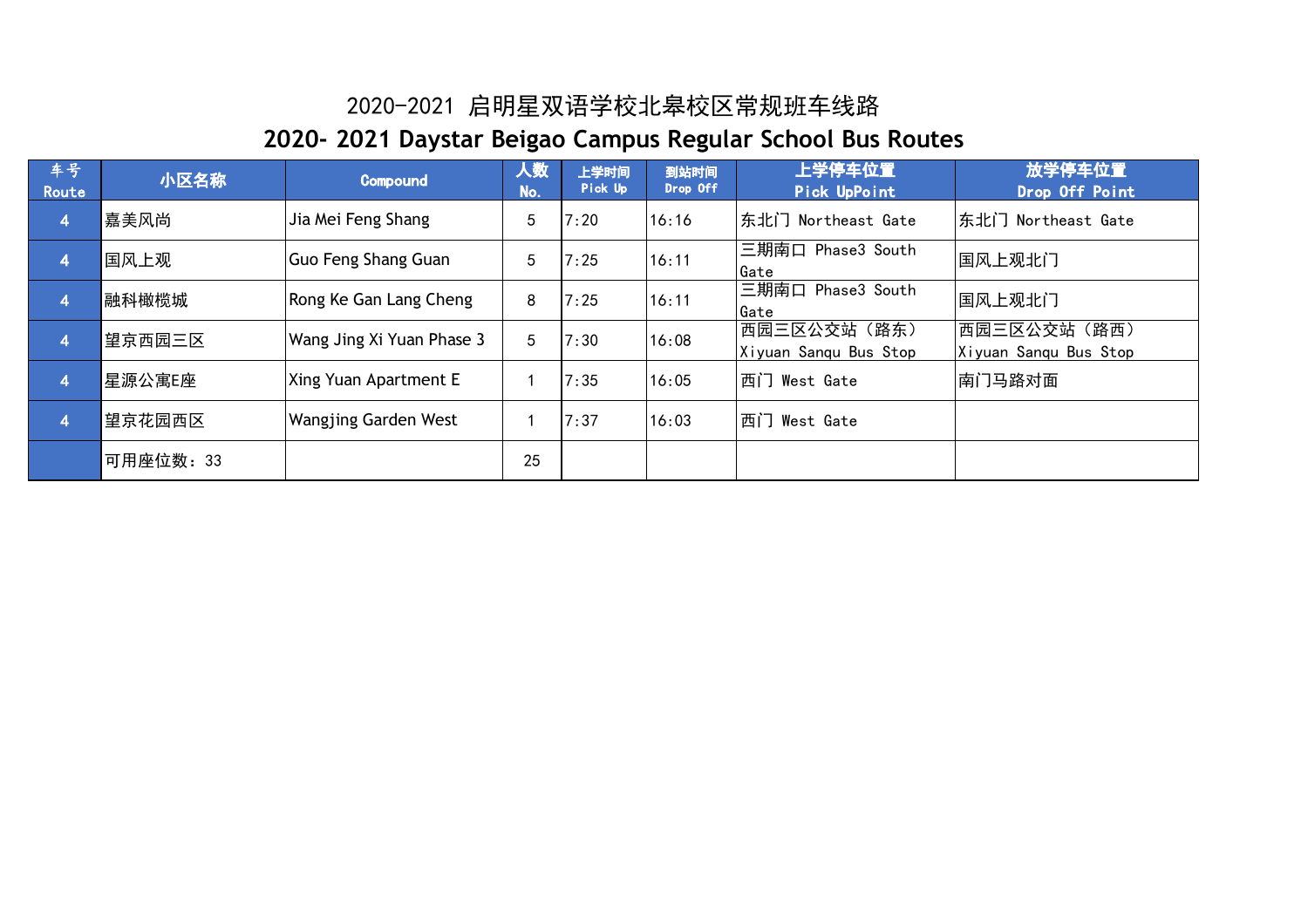| 车号<br>Route     | 小区名称      | Compound                      | 人数<br>No. | 上学时间<br>Pick Up | 到站时间<br>Drop Off | 上学停车位置<br>Pick UpPoint | 放学停车位置<br>Drop Off Point |
|-----------------|-----------|-------------------------------|-----------|-----------------|------------------|------------------------|--------------------------|
| $5\phantom{.0}$ | 保利赏林苑     | <b>Poly Central</b>           | 8         | 7:26            | 16:28            | 北门 North Gate          | 北门 North Gate            |
| 15)             | 远洋万和公馆    | Yuan Yang Wan He<br>Residence | 3         | 7:30            | 16:25            | 北门 North Gate          | 北门 North Gate            |
| 5               | 果岭里       | Class Apartment               | 13        | 7:33            | 16:22            | 西门 West Gate           | 西门 West Gate             |
| $\sqrt{5}$      | 慧谷根园      | Hui Gu Gen Yuan               |           | 7:35            | 16:18            | 西门 West Gate           | 西门 West Gate             |
|                 | 可用座位数: 33 |                               | 25        |                 |                  |                        |                          |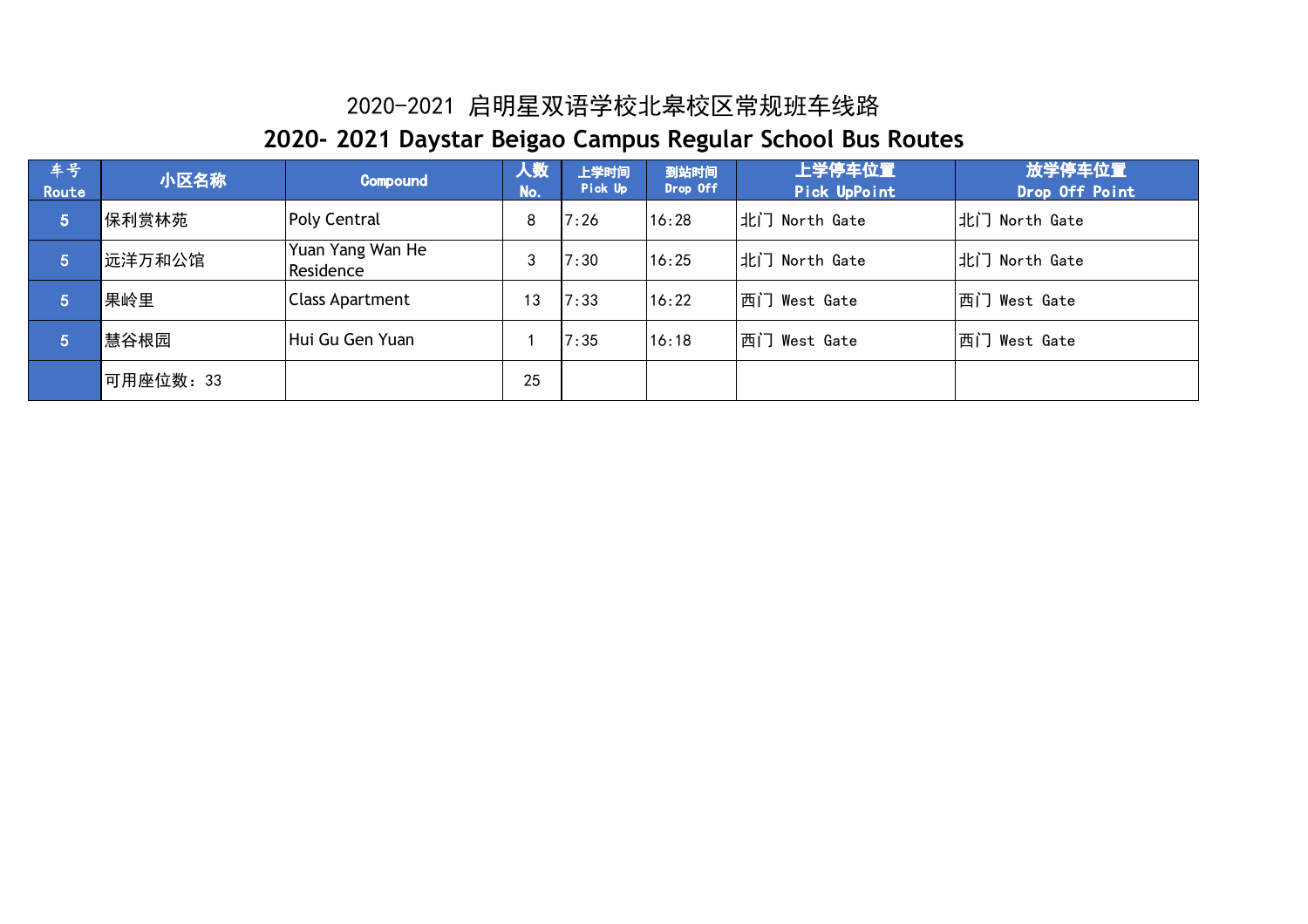| 车号,<br>Route | 小区名称      | Compound           | 人数<br>No. | 上学时间<br>Pick Up | 到站时间<br>Drop Off | 上学停车位置<br>Pick UpPoint  | 放学停车位置<br>Drop Off Point |
|--------------|-----------|--------------------|-----------|-----------------|------------------|-------------------------|--------------------------|
| 6            | 大西洋新城     | New Atlantic City  | 5         | 7:25            | 16:09            | 西门 West Gate            | 西门 West Gate斜对面          |
|              | 北京香颂      | Beijing Xiang Song |           | 7:30            | 16:05            | 望京街道总工会<br> 望京西路,<br>路口 | 望京西路,望京街道总工会路口 <br>斜对面   |
|              | 季景沁园      | Seasons            | 13        | 7:36            | 16:00            | 北门 North Gate           | 北门 North Gate对面          |
|              | 可用座位数: 33 |                    | 22        |                 |                  |                         |                          |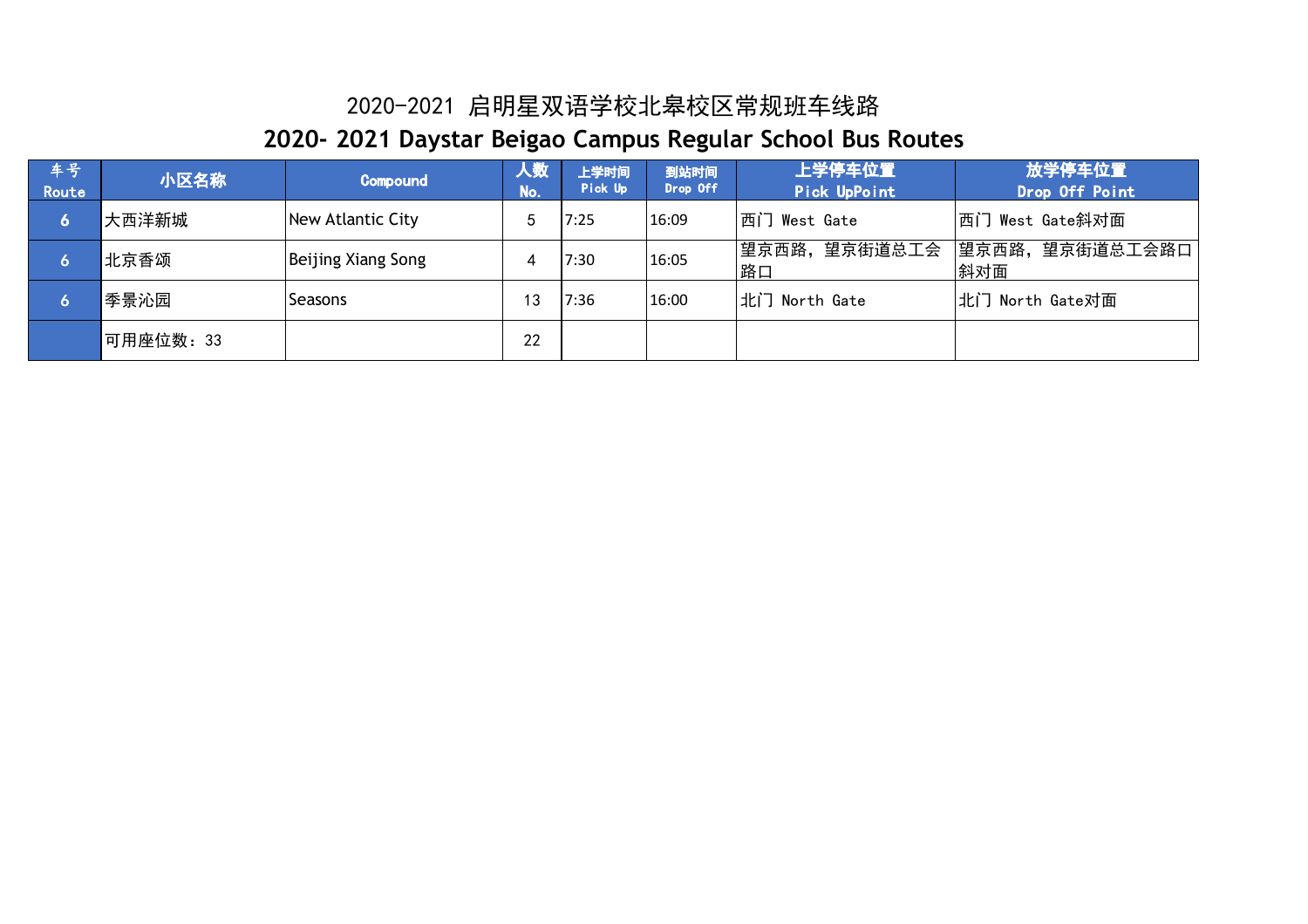| 车号<br>Route    | 小区名称              | <b>Compound</b>                               | 人数<br>No.      | 上学时间<br>Pick Up | 到站时间<br>Drop Off | 上学停车位置<br>Pick UpPoint | 放学停车位置<br>Drop Off Point |
|----------------|-------------------|-----------------------------------------------|----------------|-----------------|------------------|------------------------|--------------------------|
| $\mathsf{Z}^1$ | 观湖国际              | Guan Hu Int'l Residence                       | 2              | 7:08            | 16:41            | 西门 West Gate           | 西门 West Gate             |
| $\overline{7}$ | 泛海国际樱海园           | <b>Ocean Wide</b><br>International (Ying Hai) | $\overline{2}$ | 7:11            | 16:37            | 东门 East Gate           | 东门 East Gate             |
|                | 上东10号             | Shang Dong 10                                 | າ              | 7:18            | 16:51            | 北门 North Gate          | 北门 North Gate            |
| A.             | <sup>1</sup> 南十里居 | INan Shi Li Ju                                | 3              | 7:23            | 16:29            | 东门 East Gate           | 东门 East Gate             |
| 7              | 东润枫景              | Dong Run Feng Jing                            | <sup></sup>    | 7:25            | 16:31            | 南门 South Gate          | 南门 South Gate            |
|                | 可用座位数: 19         |                                               | 11             |                 |                  |                        |                          |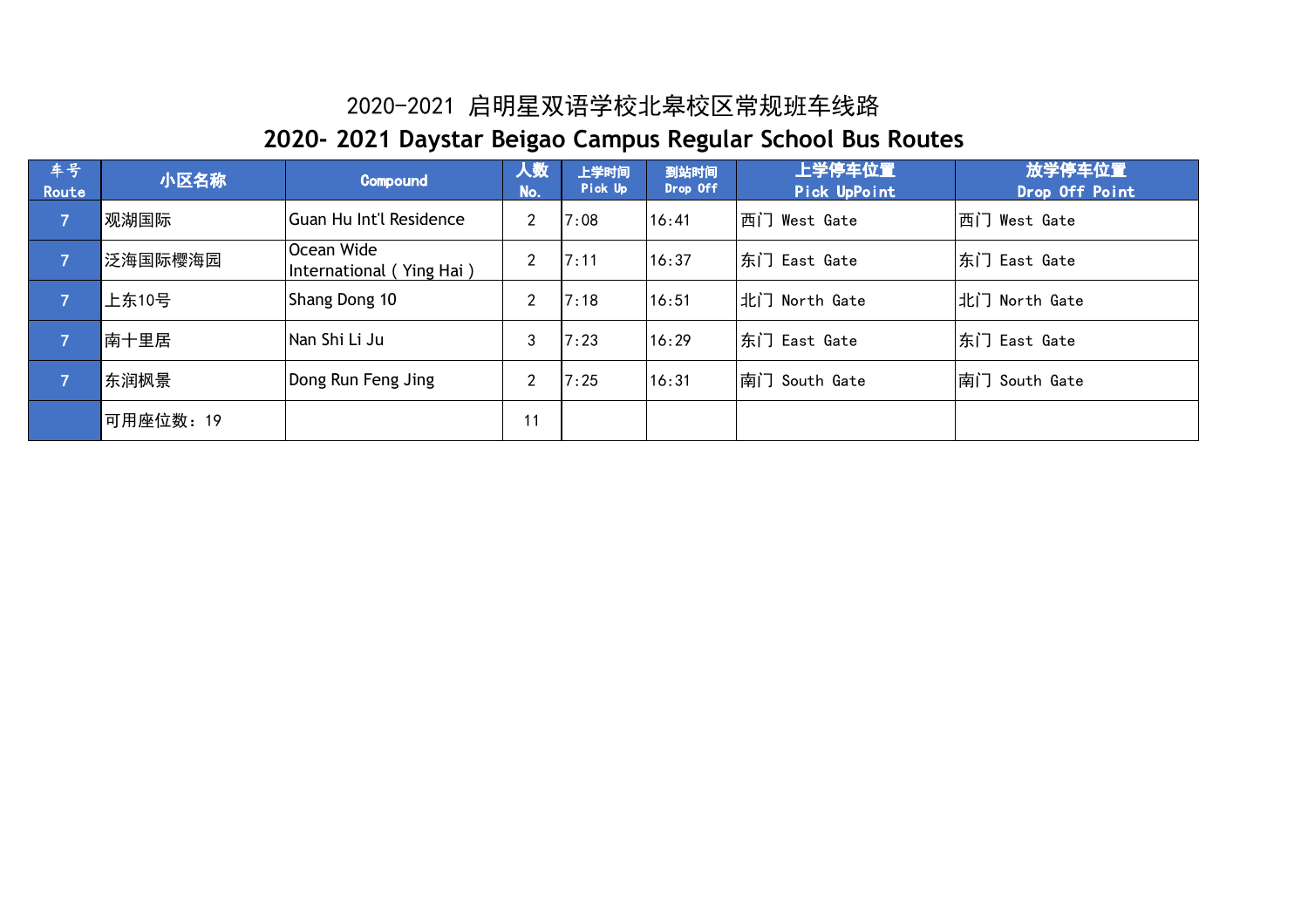| 车号<br>Route | 小区名称      | Compound                                      | 人数<br>No.      | 上学时间<br>Pick Up | 到站时间<br>Drop Off | 上学停车位置<br>Pick UpPoint | 放学停车位置<br>Drop Off Point |
|-------------|-----------|-----------------------------------------------|----------------|-----------------|------------------|------------------------|--------------------------|
| 8           | 建外公寓      | Jianguomenwai Diplamtic<br>Residence Compound |                | 6:55            | 17:04            | 3号门 No3. Gate          | 西门 West Gate             |
| 8           | 锦绣园公寓     | Jing Xiu Yuan Apartment                       |                | 7:07            | 16:54            | 南门 South Gate          | 西侧路口                     |
| 8           | 海晟名苑      | Seasons Park                                  | 4              | 7:12            | 16:48            | 东门 East Gate           | 东门 East Gate             |
| 8           | 东湖别墅      | <b>East Lake Villas</b>                       | 3              | 7:17            | 16:40            | 南门 South Gate          | 南门 South Gate            |
| 8           | NAGA上院C座  | Naga Apartment E                              | $\overline{2}$ | 7:20            | 16:33            | 南门 South Gate          | 南门 South Gate            |
| 8           | 当代MOMA    | <b>MOMA</b>                                   | $\overline{2}$ | 7:26            | 16:25            | 西门 West Gate           | 西门 West Gate             |
| 8           | 万国MOMA    | <b>MOMA</b>                                   | $\overline{2}$ | 7:28            |                  | 北门 North Gate          | 北门 North Gate            |
|             | 可用座位数: 19 |                                               | 15             |                 |                  |                        |                          |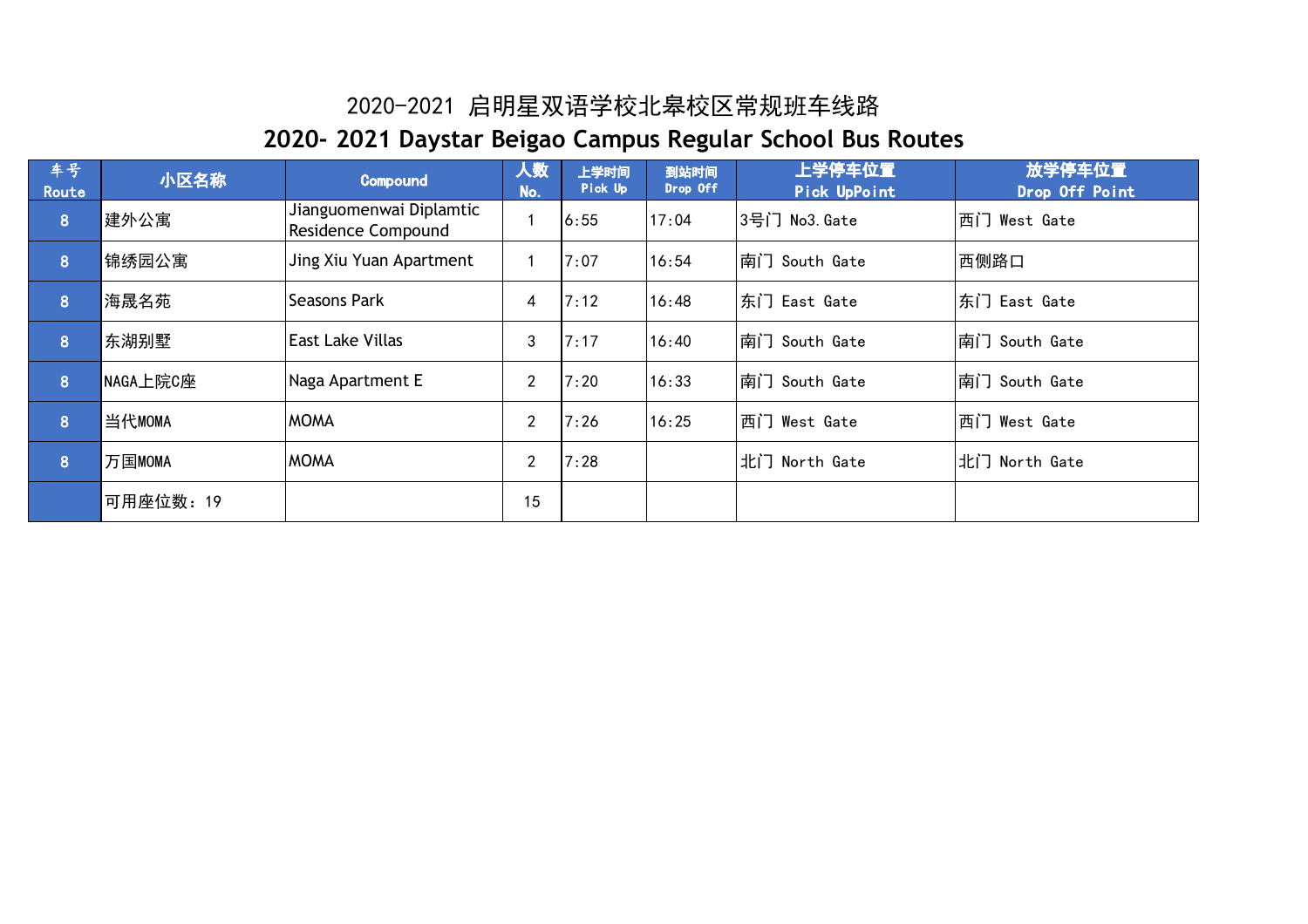| 车号<br>Route | 小区名称      | <b>Compound</b>           | 人数<br>No. | 上学时间<br>Pick Up | 到站时间<br>Drop Off | 上学停车位置<br>Pick UpPoint            | 放学停车位置<br>Drop Off Point          |
|-------------|-----------|---------------------------|-----------|-----------------|------------------|-----------------------------------|-----------------------------------|
| 9۱)         | 裘马都       | Qiu Ma Du                 |           | 7:22            | 16:27            | 西门 West Gate                      | 西门 West Gate                      |
| 9           | 金星园       | Jin Xing Yuan             | 3         | 7:23            | 16:26            | 北门 North Gate                     | 北门 North Gate                     |
| ç           | 国际村       | <b>UHN</b>                | 3         | 7:26            | 16:24            | 东北门 Northeast Gate                | 东北门 Northeast Gate                |
| 9           | 半岛国际公寓    | Peninsula Intel Apartment | 6         | 7:27            | 16:21            | 南门 South Gate                     | 南门 South Gate                     |
| 9           | 太阳公元      | Tai Yang Gong Yuan        | 5         | 7:32            | 16:16            | 北区北门 North District<br>North Gate | 北区北门 North District<br>North Gate |
|             | 可用座位数: 19 |                           | 18        |                 |                  |                                   |                                   |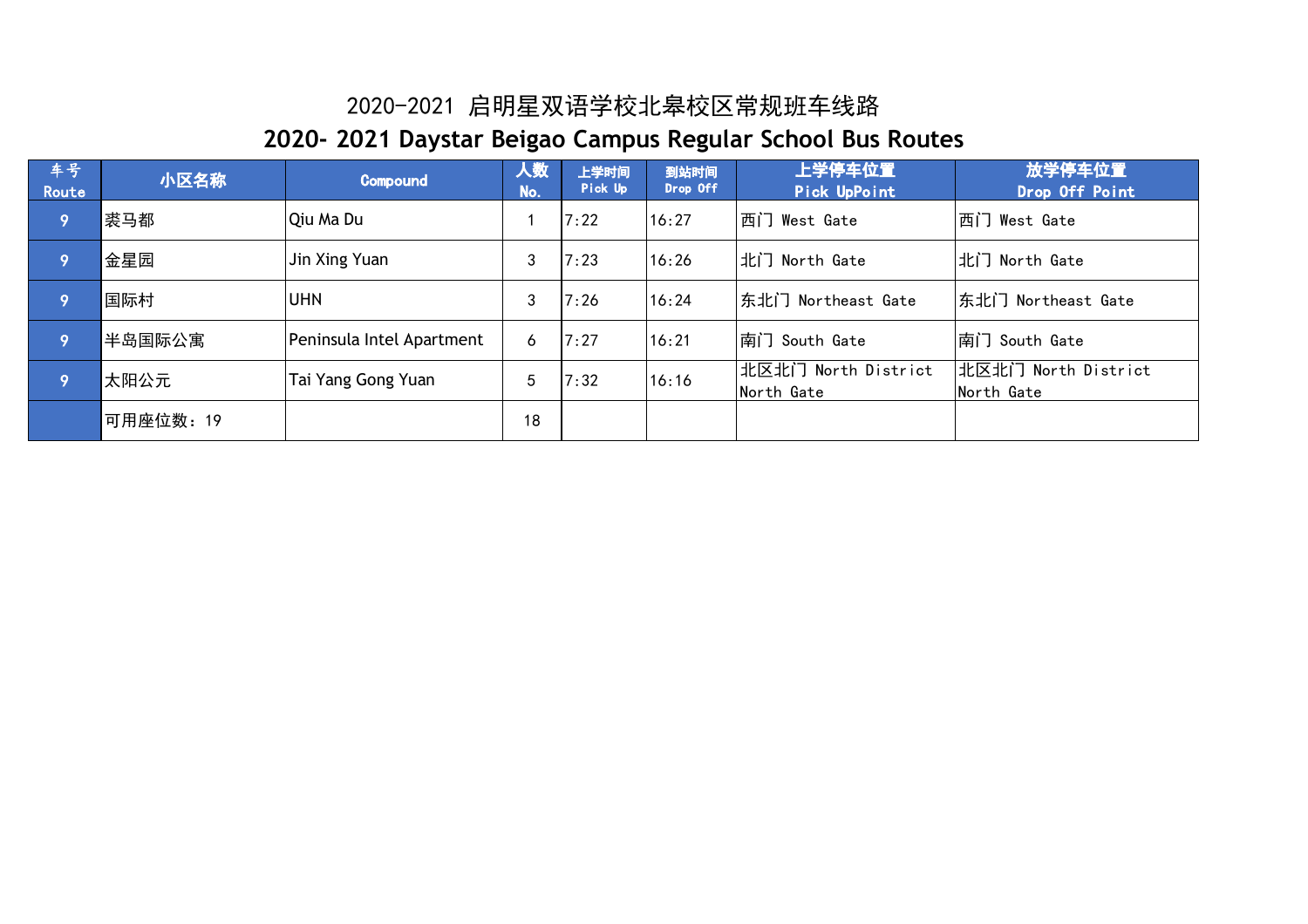| 车号<br>Route | 小区名称     | <b>Compound</b>       | 人数<br>No. | 上学时间<br>Pick Up | 到站时间<br>Drop Off | <sup>'</sup> 上学停车位置,<br>Pick UpPoint          | 放学停车位置<br>Drop Off Point                      |
|-------------|----------|-----------------------|-----------|-----------------|------------------|-----------------------------------------------|-----------------------------------------------|
| 10          | 阳光上东     | <b>Upper EastSide</b> | 4         | 7:18            | 16:31            | 天桥下Under the bridge                           | 天桥下Under the bridge                           |
| 10          | 丽都水岸     | <b>Richmond Park</b>  |           | 7:20            | 16:29            | 正门 Main Gate                                  | 正门 Main Gate                                  |
| 10          | 海润国际     | Hai Run Apartment     | 6         | 7:25            | 16:24            | 南门 South Gate                                 | 南门 South Gate                                 |
| 10          | 银河湾      | YinHeWan              | 2         | 7:27            | 16:21            | 南门 South Gate                                 | 南门 South Gate                                 |
| 10          | 星城国际     | <b>Star City</b>      | 3         | 7:29            | 16:19            | 马路对面十字路口<br>Intersection across the<br>street | 马路对面十字路口<br>Intersection across the<br>street |
|             | 可用座位数:33 |                       | 22        |                 |                  |                                               |                                               |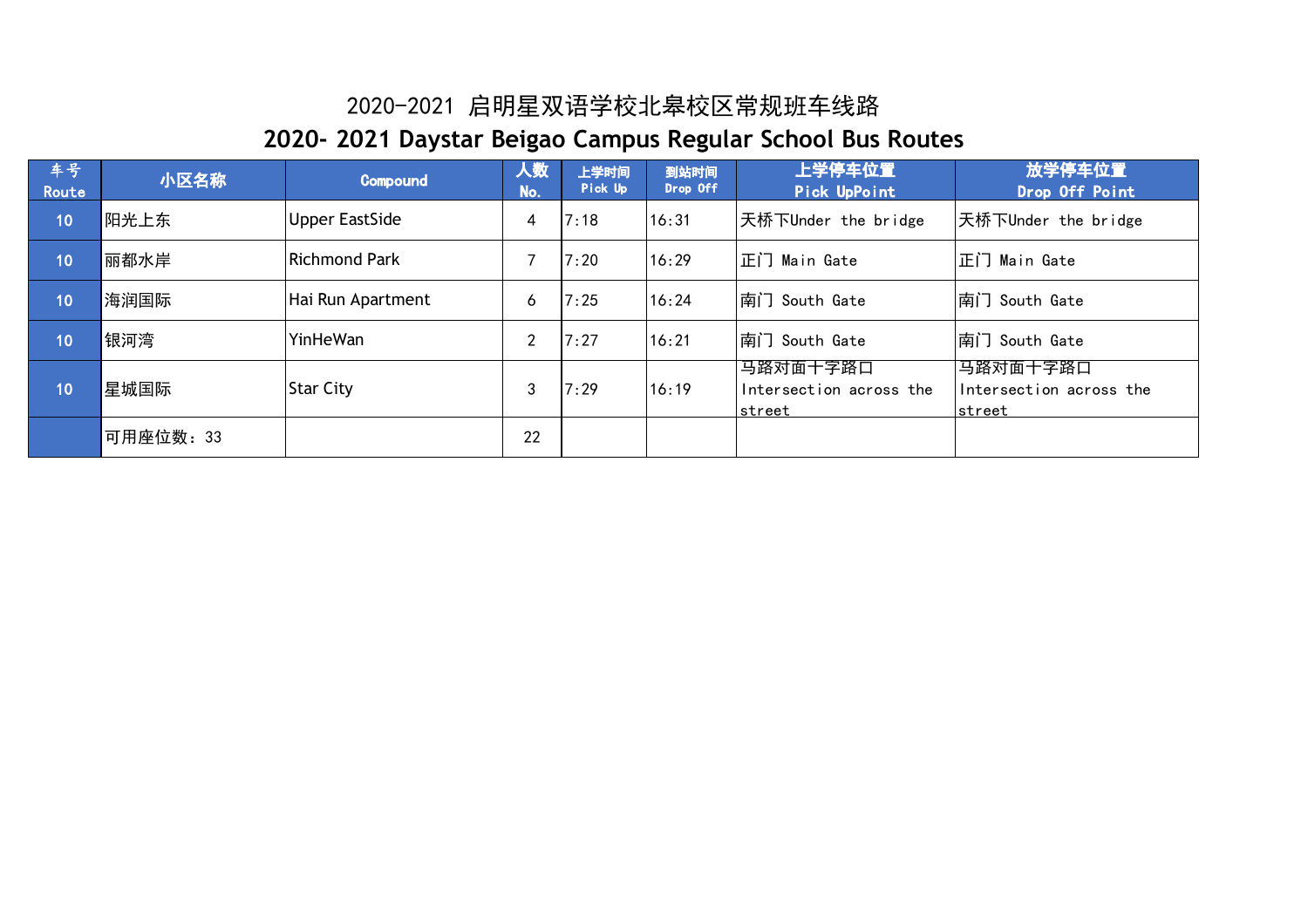| 车号<br>Route | 小区名称      | Compound              | 人数<br>No. | 上学时间<br>Pick Up | 到站时间<br>Drop Off | 上学停车位置<br>Pick UpPoint                                                    | 放学停车位置<br>Drop Off Point                                                   |
|-------------|-----------|-----------------------|-----------|-----------------|------------------|---------------------------------------------------------------------------|----------------------------------------------------------------------------|
| 11          | 世茂奥临花园    | IShi Mao Olive Garden | 5         | 7:20            | 16:25            | 正门 Main Gate                                                              | 正门 Main Gate                                                               |
| 11          | 上元君庭      | Laforet               | 4         | 7:29            | 16:18            | 北门 North Gate                                                             | 北门 North Gate对面                                                            |
| 11          | 万科星园      | Vanke Xing Yuan       | 2         | 7:31            | 16:16            | 东南门 Southeast Gate                                                        | 东南门 Southeast Gate                                                         |
| 11          | 佳兴园       | Jia Xing Yuan         | 2         | 7:37            | 16:05            | 亿客隆建材市场东门-<br>接YiKeLong Building<br>materials market East<br>gate pickup, | 亿客隆建材市场西门-<br>送YiKeLong Building<br>materials market West gate<br>drop off |
| 11          | 青年城       | Beijing Youth City    |           | 7:41            | 16:00            | 北门 North Gate                                                             | 西门 West Gate                                                               |
|             | 可用座位数: 19 |                       | 14        |                 |                  |                                                                           |                                                                            |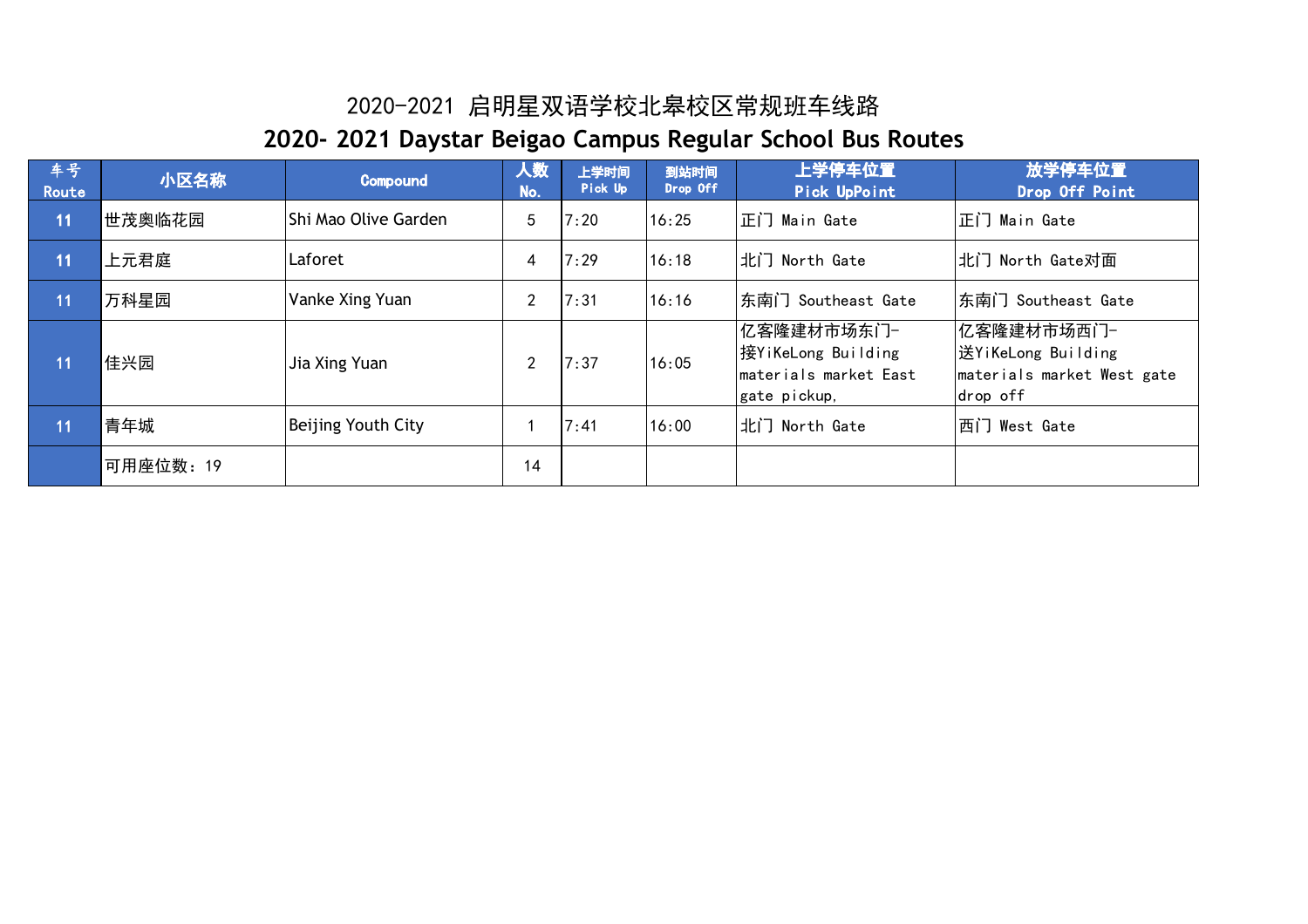| 车号<br>Route             | 小区名称      | Compound                 | 人数<br>No. | 上学时间<br>Pick Up | 到站时间<br>Drop Off | 上学停车位置<br>Pick UpPoint | 放学停车位置<br>Drop Off Point |
|-------------------------|-----------|--------------------------|-----------|-----------------|------------------|------------------------|--------------------------|
| $\mathbf{12}^{\dagger}$ | 奥林春天4期    | Ao lin chun tian 4       |           | 7:12            | 16:32            | 东门 East Gate           | 东门 East Gate             |
| 12                      | 国奥村-西区    | IGuo Ao Cun              |           | 7:14            | 16:30            | 东门 East Gate           | 东门 East Gate             |
| 12                      | 嘉铭桐城C区    | Jia Ming Tong Cheng C    | ◠         | 7:29            | 16:15            | 北门 North Gate          | 北门 North Gate            |
| $\overline{1}2$         | 亚运新新家园    | lYa Yun Xin Xin Jia Yuan | 3         | 7:38            | 16:06            | 东门 East Gate           | 东门 East Gate             |
|                         | 可用座位数: 14 |                          |           |                 |                  |                        |                          |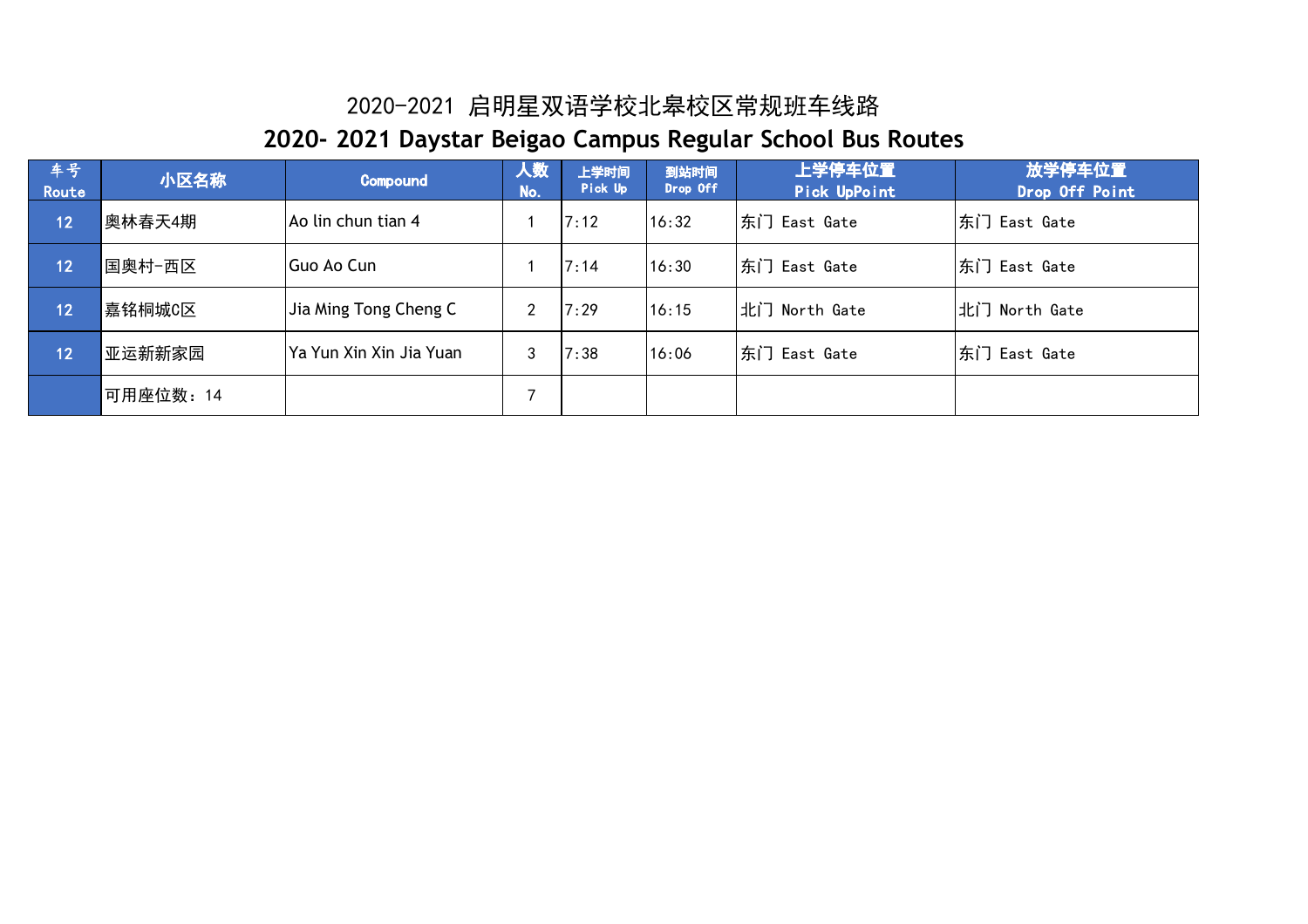| 车号<br>Route | 小区名称      | Compound               | 人数<br>No. | 上学时间<br>Pick Up | 到站时间<br>Drop Off | 上学停车位置<br>Pick UpPoint            | 放学停车位置<br>Drop Off Point          |
|-------------|-----------|------------------------|-----------|-----------------|------------------|-----------------------------------|-----------------------------------|
| 13          | 裕民东里      | Yu Min Dong Li         |           | 7:10            | 16:55            | 东门 East Gate                      | 东门 East Gate                      |
| 13          | 秀园小区      | Xiu Yuan               |           | 7:25            | 16:40            | 欧陆大厦门口<br>OuLuDaSha main entrance | 欧陆大厦门口<br>OuLuDaSha main entrance |
| 13          | 远洋万和城     | Yuan Yang Wan He Cheng | 13        | 7:33            | 16:35            | A区西门 District A<br>WestGate       | A区西门 District A WestGate          |
|             | 可用座位数: 33 |                        | 20        |                 |                  |                                   |                                   |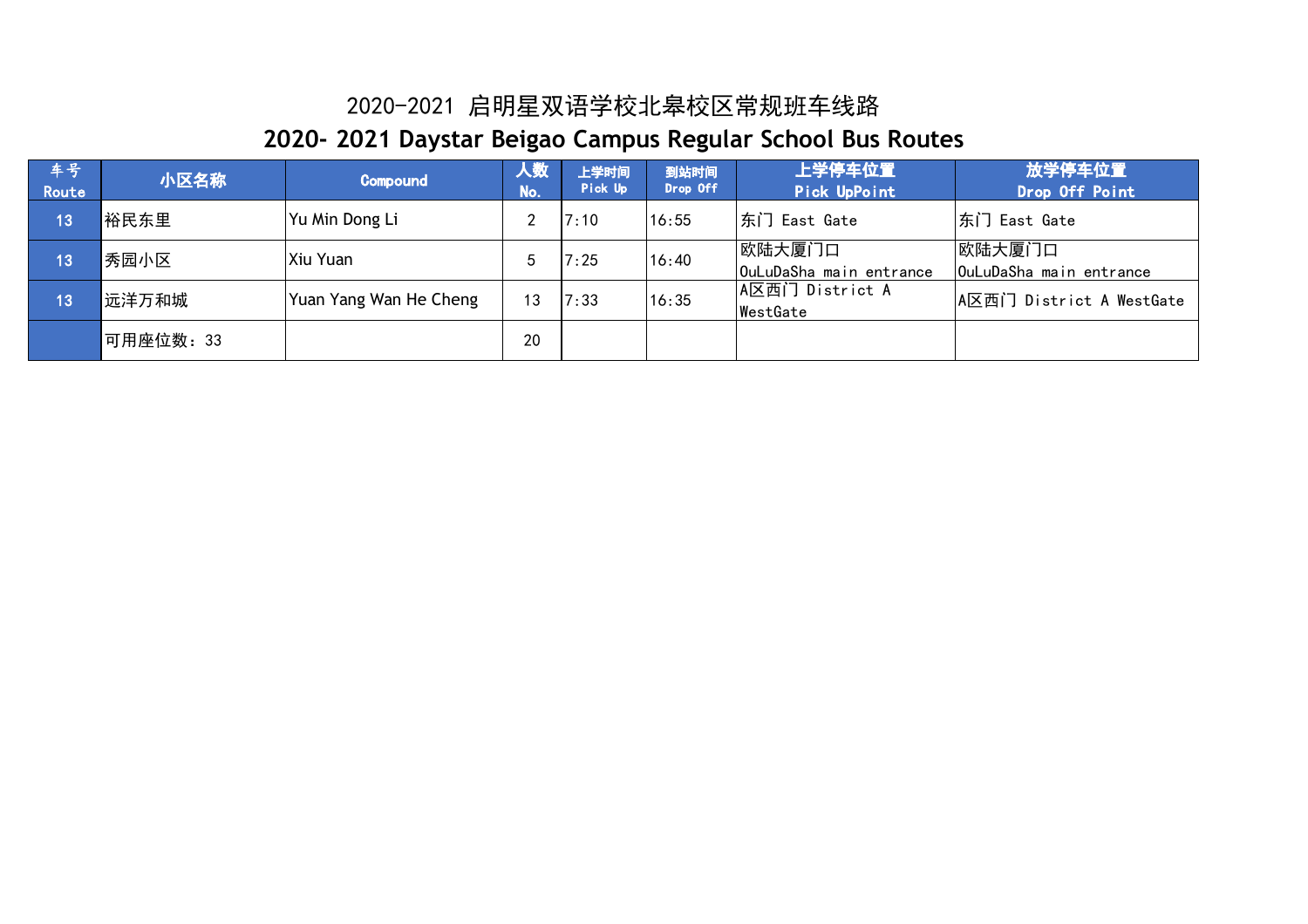| 车号<br>Route | 小区名称      | Compound            | 人数<br>No. | 上学时间<br>Pick Up | 到站时间<br>Drop Off | 上学停车位置<br>Pick UpPoint | 放学停车位置<br>Drop Off Point |
|-------------|-----------|---------------------|-----------|-----------------|------------------|------------------------|--------------------------|
| 14          | 星河湾       | <b>Star River</b>   | C         | 7:08            | 16:48            | 西门<br>West Gate        | 西门<br>West Gate          |
| 14          | 华纺易城      | Hua Fang Yi Cheng   |           | 7:16            | 16:42            | 西北门 Northwest Gate     | 西北门 Northwest Gate       |
| 14          | 国美第一城     | Guo Mei Di Yi Cheng | ↑         | 7:18            | 16:40            | 京客隆 JingKeLong         | 京客隆 JingKeLong           |
| 14          | 逸翠园       | The Greenwich       | 3         | 7:24            | 16:30            | 会所 Club House          | 会所 Club House            |
|             | 可用座位数: 19 |                     | 11        |                 |                  |                        |                          |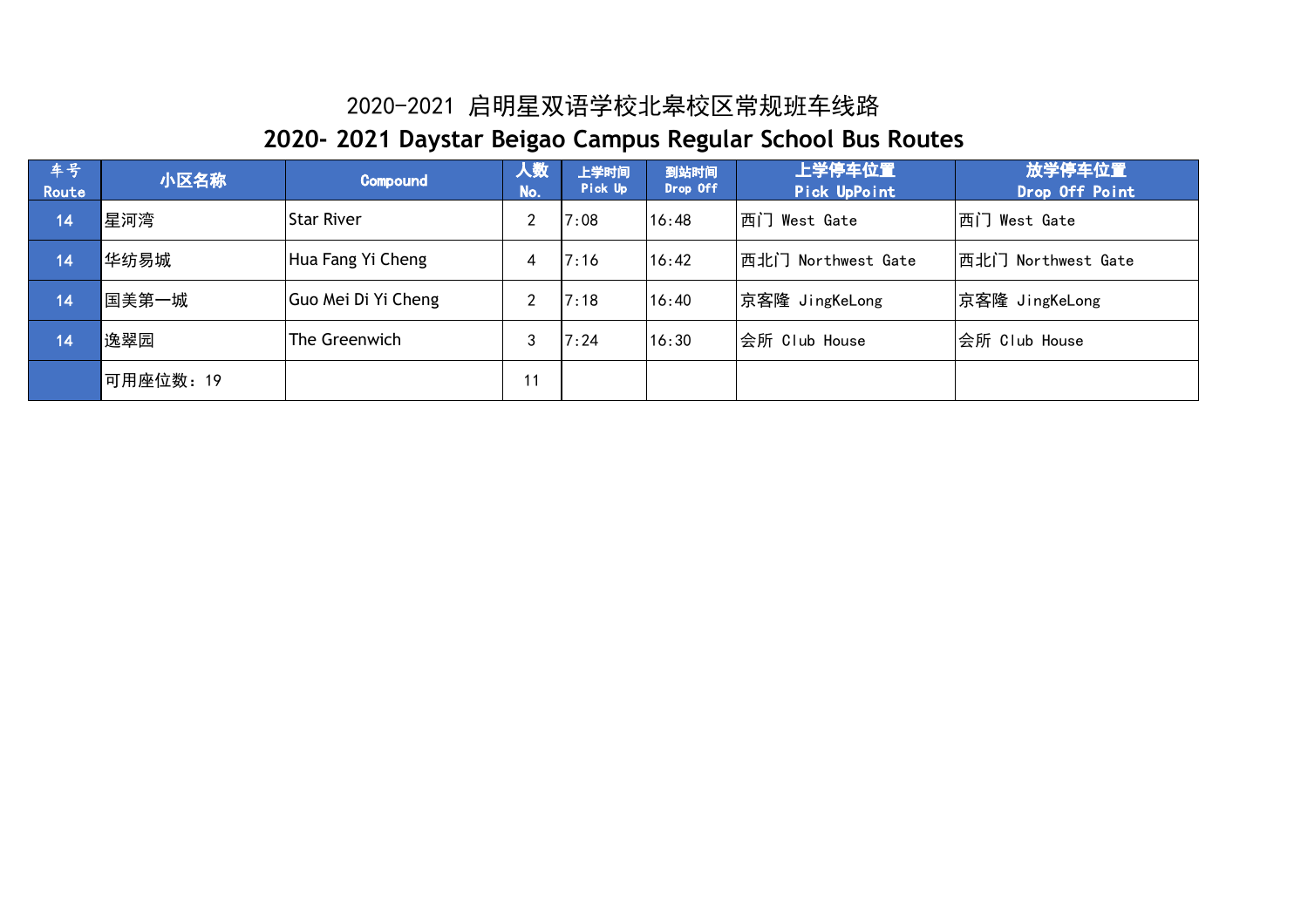| 车号<br>Route | 小区名称      | Compound             | 人数<br>No. | 上学时间<br>Pick Up | 到站时间<br>Drop Off | 上学停车位置<br>Pick UpPoint                           | 放学停车位置<br>Drop Off Point |
|-------------|-----------|----------------------|-----------|-----------------|------------------|--------------------------------------------------|--------------------------|
| 15          | 团结湖地铁站B口  | Tuan Jie Hu Subway C | C         | 7:07            | 16:53            | 团结湖地铁B口西边                                        | 团结湖地铁C口西边                |
| 15          | 远洋新干线     | Ocean Express        | 3         | 7:23            | 16:29            | 远洋公馆门口 Ocean Maison 远洋公馆门口 Ocean Maison <br>Gate | lGate                    |
| 15          | 远洋公馆      | Ocean Mansion        | 3         | 7:24            | 16:28            | 东南门 Southeast Gate                               | 东南门 Southeast Gate       |
| 15          | 有巢公邸      | <b>Youtha Suites</b> | າ         | 7:31            | 16:20            | 北门 North Gate                                    | 北门 North Gate            |
|             | 可用座位数: 14 |                      | 10        |                 |                  |                                                  |                          |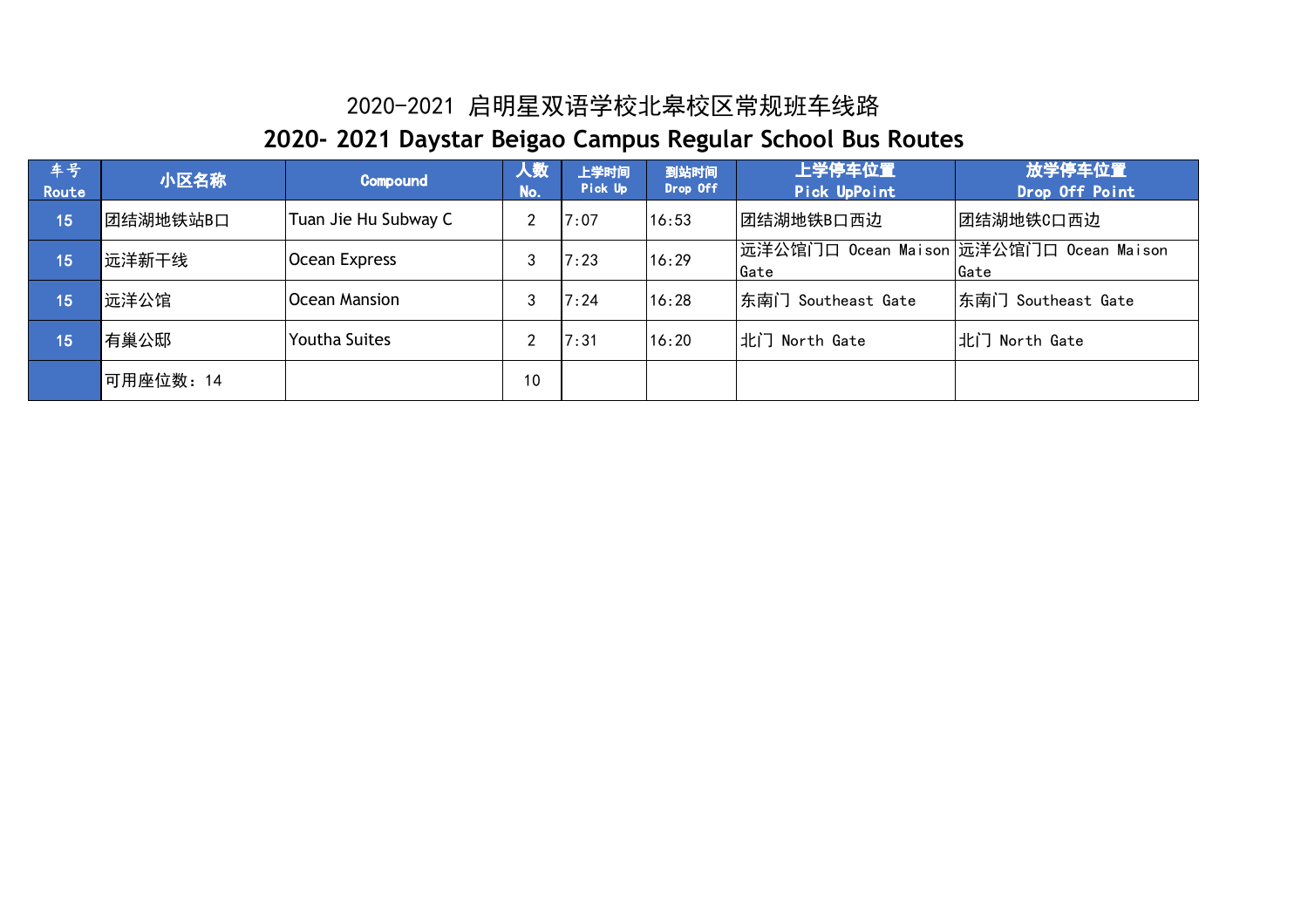| 车号!<br>Route | 小区名称      | Compound                 | 人数<br>No. | 上学时间<br>Pick Up | 到站时间<br>Drop Off | 上学停车位置<br>Pick UpPoint                                          | 放学停车位置<br>Drop Off Point                        |
|--------------|-----------|--------------------------|-----------|-----------------|------------------|-----------------------------------------------------------------|-------------------------------------------------|
| 16           | 奥林匹克二期    | Olympic Garden Phase2    | 2         | 7:00            | 16:28            | 二期南门 Phase2 South<br>Gate                                       | 二期南门 Phase2 South Gate                          |
| 16           | 首开常青藤     | Shou Kai Chang Qing Teng | າ         | 7:06            | 16:32            | 东坝南一街 Dong Ba<br>NanYiJie                                       | 东坝中街 Dong Ba ZhongJie                           |
| 16           | 奥林匹克四期    | Olympic Garden Phase4    | 3         | 7:12            | 16:34            | 四期北区北门 Phase4 North 四期北区北门 Phase4 North <br>District North Gate | District North Gate                             |
| 16           | 奥林匹克三期    | Olympic Garden Phase3    | 2         | 7:14            | 16:36            | Gate                                                            | 三期北区北门 Phase4 North 三期北区北门 Phase4 North<br>Gate |
|              | 可用座位数: 19 |                          | 9         |                 |                  |                                                                 |                                                 |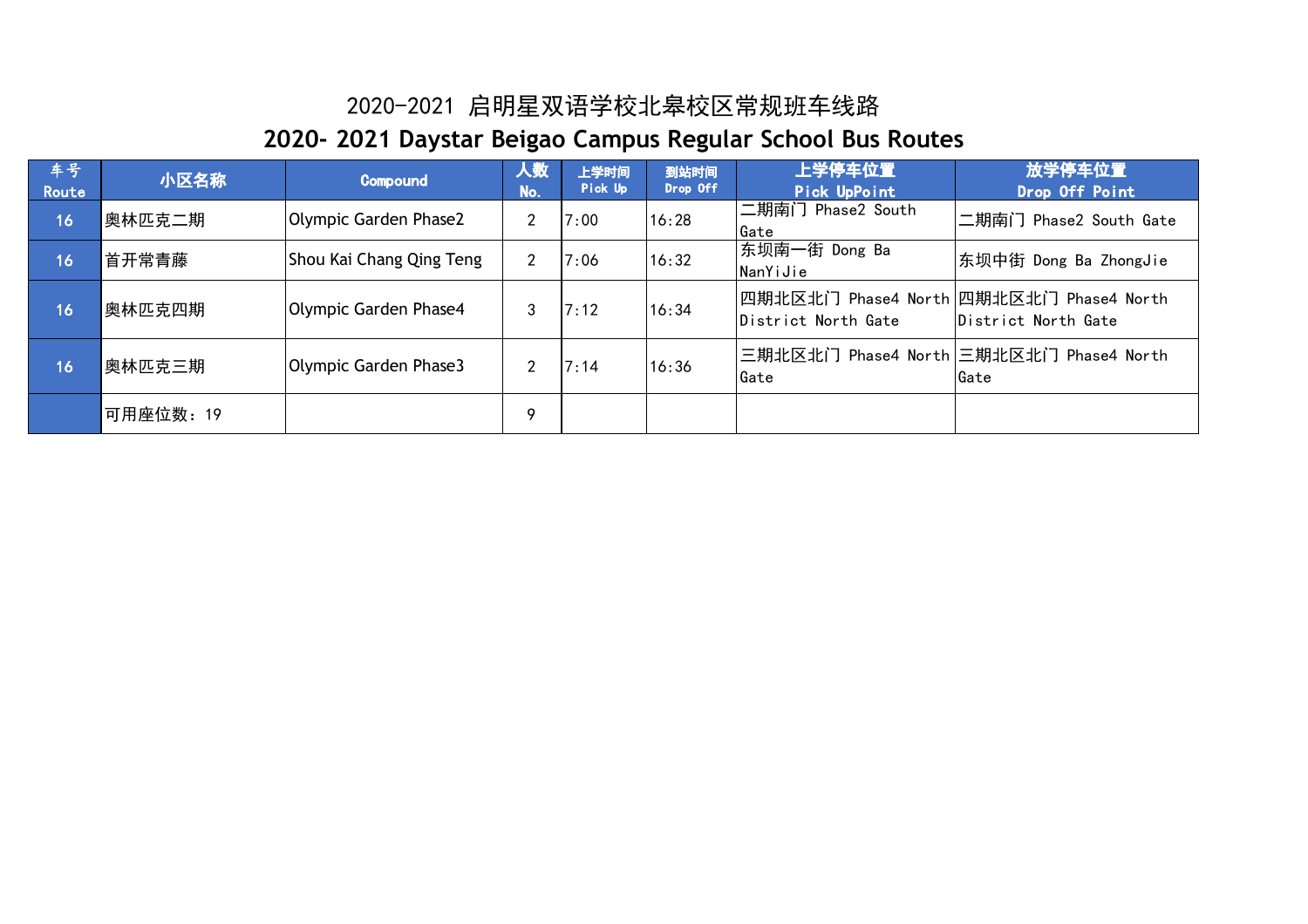| 车号<br>Route | 小区名称      | Compound          | 人数<br>No. | 上学时间<br>Pick Up | 到站时间<br>Drop Off | 上学停车位置<br>Pick UpPoint     | 放学停车位置<br>Drop Off Point    |
|-------------|-----------|-------------------|-----------|-----------------|------------------|----------------------------|-----------------------------|
| 17          | 卓锦万代      | IOrchid Garden    | 5         | 7:28            | 16:22            | 西门 West Gate               | 西门 West Gate                |
| 17          | 长岛澜桥      | Lane Bridge Villa | 5         | 7:39            | 16:15            | 南门 South Gate              | 西门 West Gate                |
| 17          | 观唐        | <b>Cathy View</b> |           | 7:41            | 16:12            | 东门 East Gate               | 东门 East Gate                |
| 17          | 香江花园      | Beijing Riviera   | 4         | 7:47            | 16:08            | 环岛 Roundabout              | 环岛 Roundabout               |
| 17          | 泉发花园      | Quan Fa Garden    | 8         | 7:53            | 16:03            | 园区内 Inside the<br>compound | 园区内 <br>Inside the compound |
|             | 可用座位数: 33 |                   | 23        |                 |                  |                            |                             |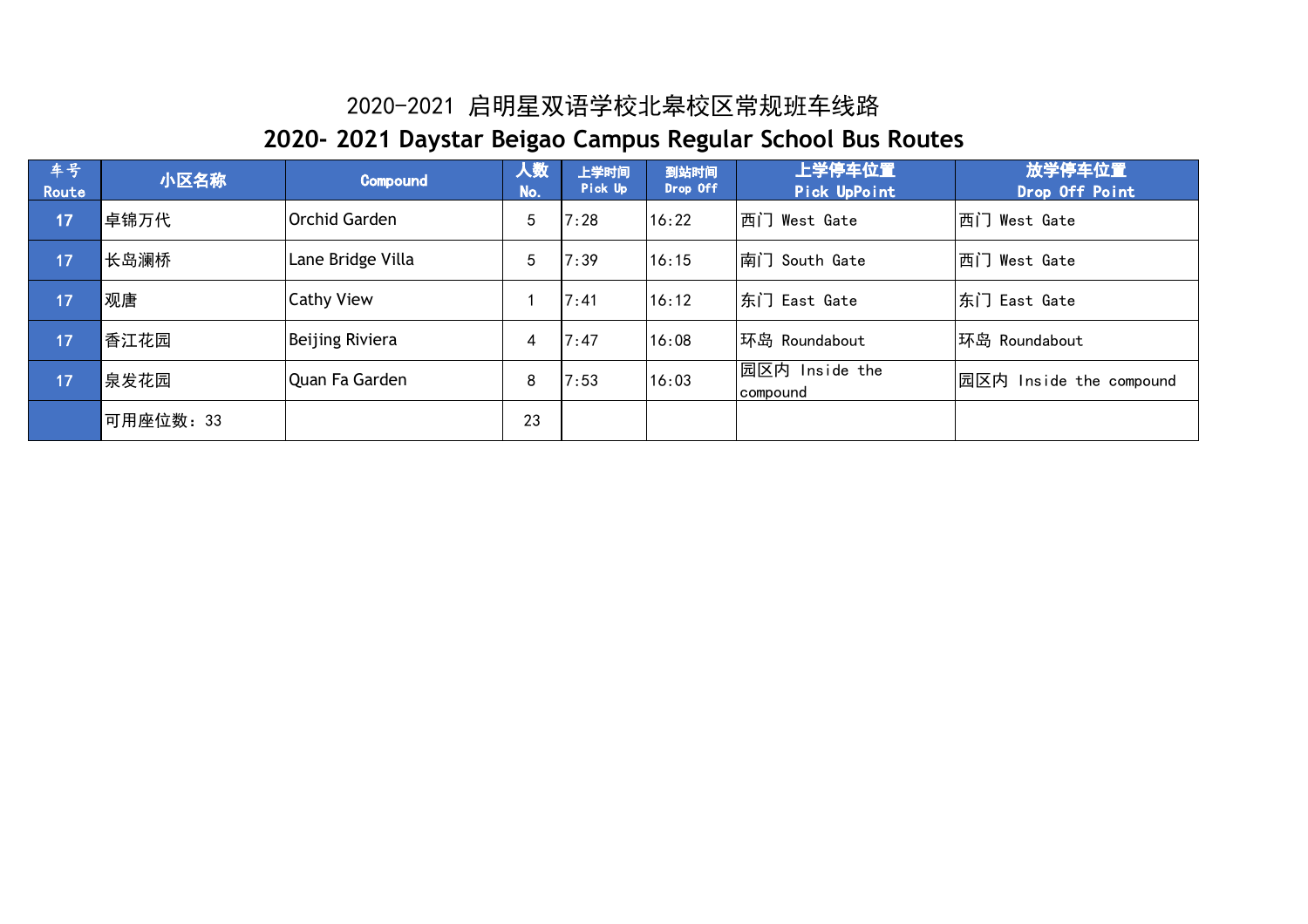| 车号<br>Route | 小区名称      | Compound                 | 人数<br>Mo.      | 上学时间<br>Pick Up | 到站时间<br>Drop Off | 上学停车位置<br>Pick UpPoint | 放学停车位置<br>Drop Off Point |
|-------------|-----------|--------------------------|----------------|-----------------|------------------|------------------------|--------------------------|
| 18          | 朝阳公园路南口   | Chao Yang Gong Yuan Road | $\overline{2}$ | 7:12            | 16:48            | │南口 South End          | 南口 South End             |
| 18          | 好运街       | Luck Street              |                | 7:14            | 16:46            | 十字路口Crossing           | 十字路口Crossing             |
| 18          | 亮马名居      | Landmark Palace          | າ              | 7:20            | 16:40            | 东门 East Gate           | 东门 East Gate             |
| 18          | 北京花园      | Beijing Garden           | 3              | 7:23            | 16:33            | 正门 Main Gate           | 正门 Main Gate             |
| 18          | 京润水上花园    | King's Garden Villa      | າ              | 7:27            | 16:28            | 西门 West Gate           | 西门<br>West Gate          |
|             | 可用座位数: 19 |                          | 10             |                 |                  |                        |                          |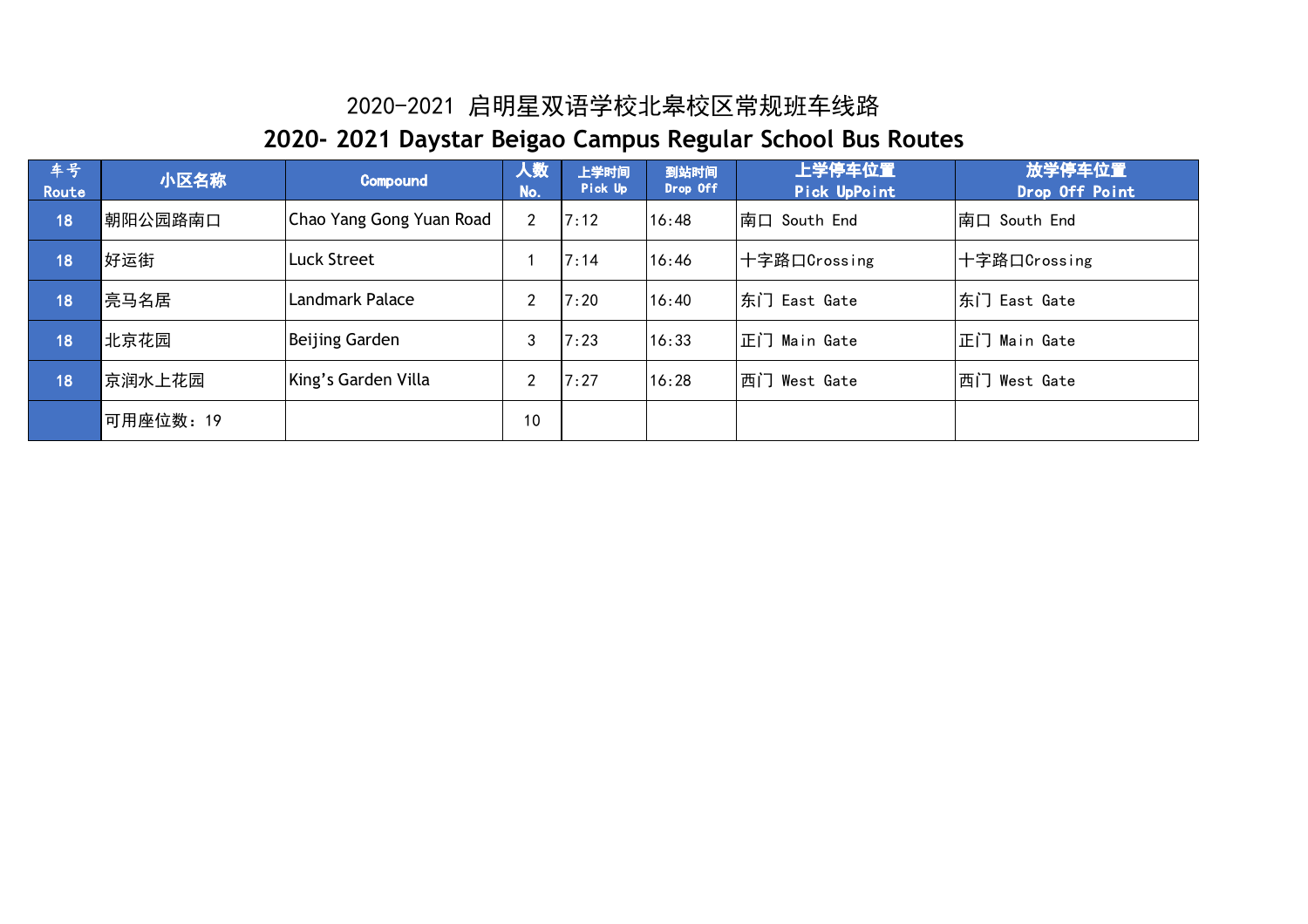| 车号<br>Route | 小区名称      | Compound           | 人数<br>No. | 上学时间<br>Pick Up | 到站时间<br>Drop Off | 上学停车位置<br>Pick UpPoint | 放学停车位置<br>Drop Off Point |
|-------------|-----------|--------------------|-----------|-----------------|------------------|------------------------|--------------------------|
| 19          | 朝阳园       | Chaoyang Yuan      | 14        | 7:05            | 16:46            | 东门 East Gate           | 东门 East Gate             |
| 19          | 十里堡华堂     | Shi Li Pu Hua Tang | 3         | 7:11            | 16:50            | 新城市广场盒马生鲜              | 新城市广场盒马生鲜                |
|             | 可用座位数: 19 |                    |           |                 |                  |                        |                          |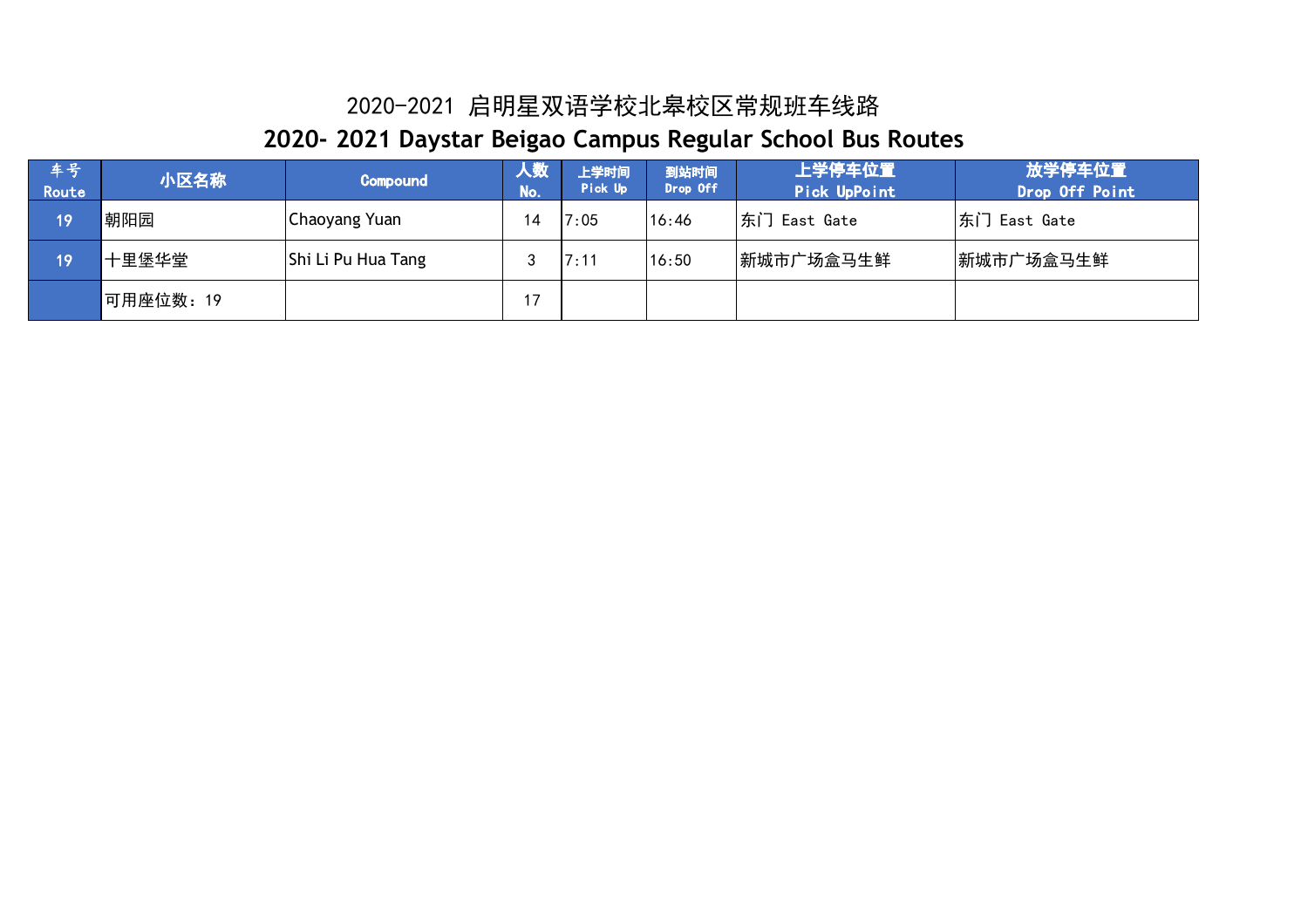| 车号<br>Route | 小区名称      | <b>Compound</b>           | 人数<br>No. | 上学时间<br>Pick Up | 到站时间<br>Drop Off | 上学停车位置<br>Pick UpPoint | 放学停车位置<br>Drop Off Point |
|-------------|-----------|---------------------------|-----------|-----------------|------------------|------------------------|--------------------------|
| 20          | 平乐园地铁站    | Pingleyuan Subway Station | 3         | 6:55            | 16:50            | 百子湾南一路东口               | 百子湾南一路东口                 |
| 20          | 金港国际      | Jing Gang Guo Ji          |           | 7:00            | 16:45            | 西门 West Gate           | 西门 West Gate             |
| 20          | 蓝堡公寓      | <b>Blue Castle</b>        | 4         | 7:09            | 16:37            | 北门 North Gate          | 北门 North Gate            |
| 20          | 华业玫瑰东方    | HuaYe Oriental Rose       | 4         | 7:16            | 16:29            | 西门 West Gate           | 西门 West Gate             |
| 20          | 甜水园西里     | <b>Tian Shui Yuan</b>     |           | 7:19            | 16:25            | 图书市场 Book Market       | 图书市场 Book Market         |
| 20          | 万科东第      | <b>Park Front Mansion</b> | 3         | 7:22            | 16:28            | 东门 East Gate           | 东门 East Gate             |
|             | 可用座位数: 19 |                           | 16        |                 |                  |                        |                          |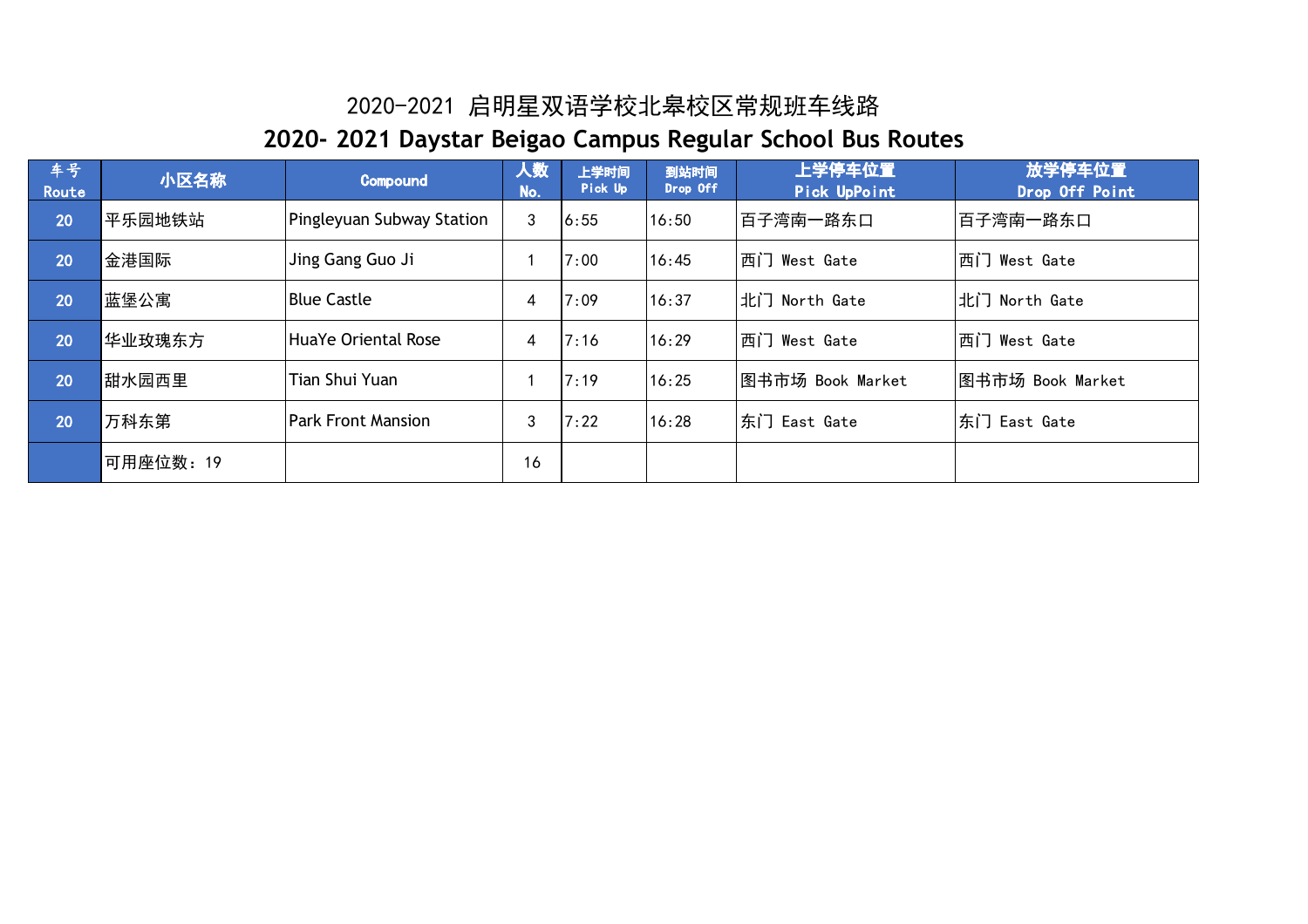| 车号<br>Route | 小区名称     | Compound               | 人数<br>No. | 上学时间<br>Pick Up | 到站时间<br>Drop Off | 上学停车位置<br>Pick UpPoint | 放学停车位置<br>Drop Off Point |
|-------------|----------|------------------------|-----------|-----------------|------------------|------------------------|--------------------------|
| 21          | 润泽庄园     | <b>Runze Villas</b>    |           | 7:25            | 16:05            | 南门 South Gate          | 南门 South Gate            |
| 21          | 福熙大道     | Fu Xi Da Dao           |           | 7:34            | 16:02            | 北门 North Gate          | 北门 North Gate            |
| 21          | 中铁国际城    | Zhong Tie Guo Ji Cheng |           | 7:38            | 16:00            | 东门 East Gate           | 西门 West Gate             |
|             | 可用座位数:19 |                        |           |                 |                  |                        |                          |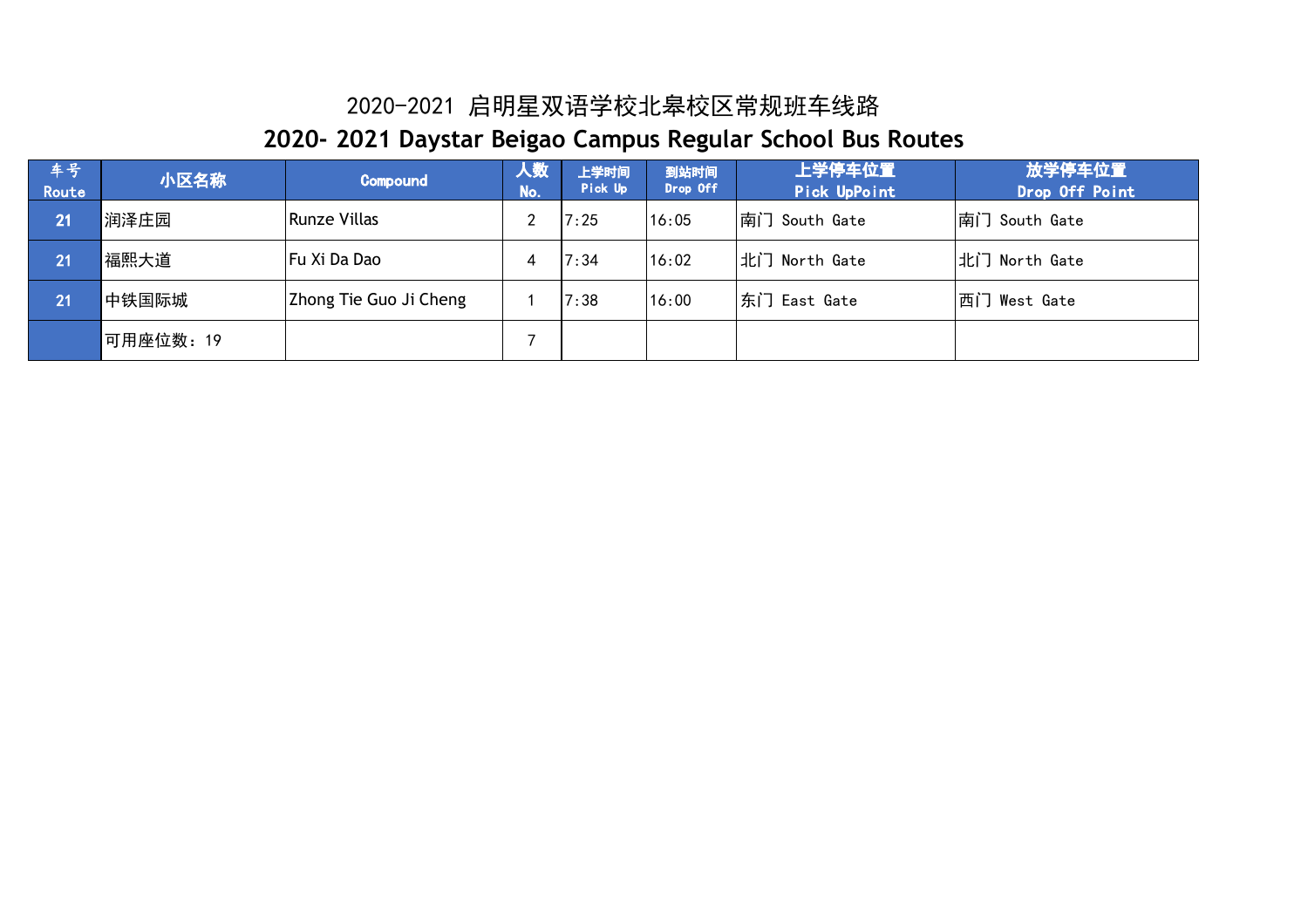| 车号<br>Route | 小区名称      | Compound        | 人数<br>No. | 上学时间<br>Pick Up | 到站时间<br>Drop Off | 上学停车位置<br>Pick UpPoint | 放学停车位置<br>Drop Off Point |
|-------------|-----------|-----------------|-----------|-----------------|------------------|------------------------|--------------------------|
| 23          | 世安家园      | Shi An Jia Yuan |           | 7:26            | 16:16            | 东门 East Gate对面         | 东门 East Gate             |
| 23          | 东湖湾       | Dong Beach      | 8         | 7:30            | 16:09            | 东区西门                   | 西区东门                     |
| 23          | 望馨花园      | Li Ze Xi Yuan   |           | 7:33            | 16:07            | 东门 East Gate对面         | 东门 East Gate             |
|             | 可用座位数: 19 |                 | 13        |                 |                  |                        |                          |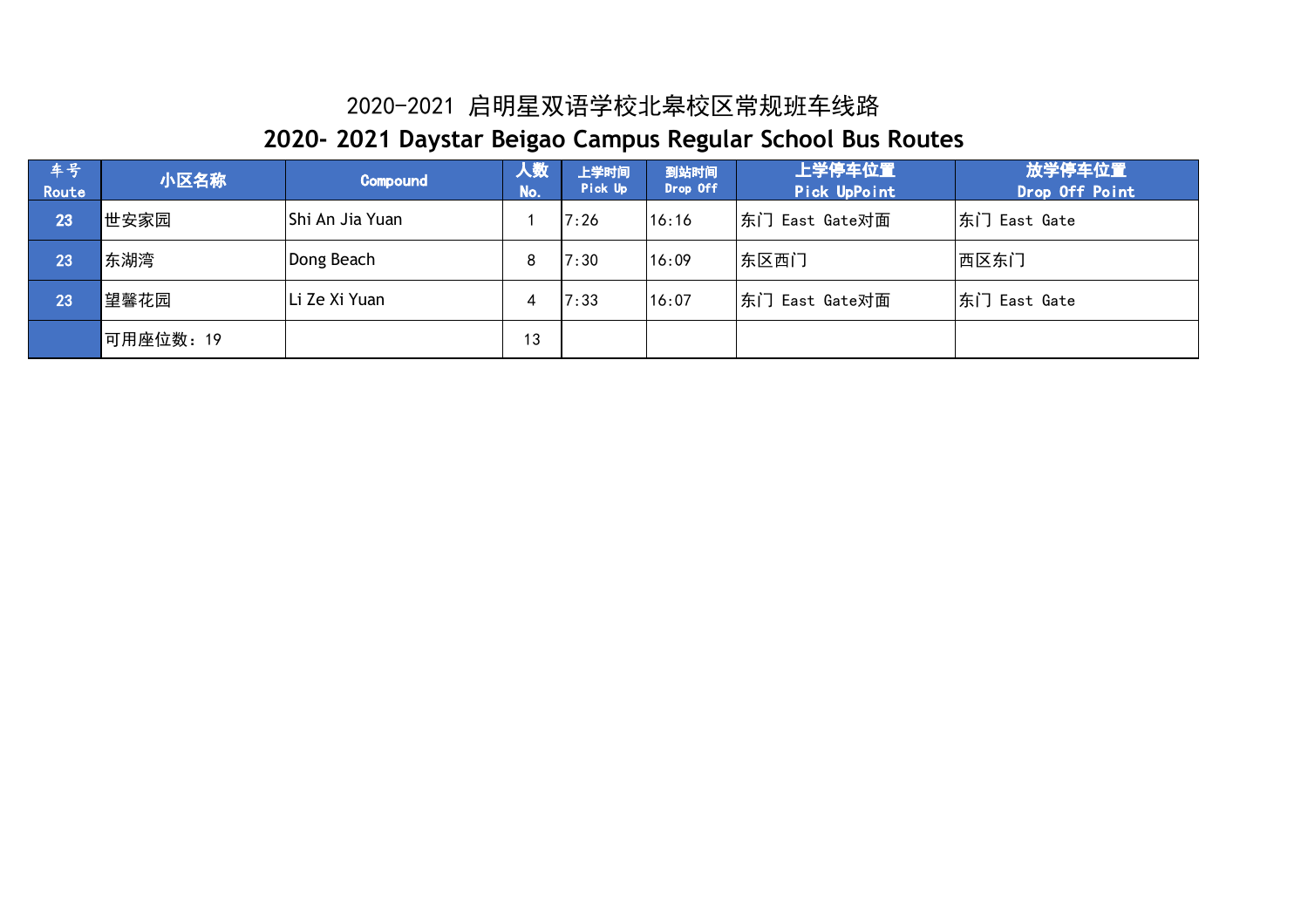| 车号!<br>Route | 小区名称      | Compound            | 人数<br>No. | 上学时间<br>Pick Up | 到站时间<br>Drop Off | 上学停车位置<br>Pick UpPoint                            | 放学停车位置<br>Drop Off Point                       |
|--------------|-----------|---------------------|-----------|-----------------|------------------|---------------------------------------------------|------------------------------------------------|
| 24           | 山水蓝维      | Shan Shui Lan Wei   | ົ         | 7:28            | 15:56            | 西门 West Gate                                      | 西门 West Gate                                   |
| 24           | 时代庄园      | Shi Dai Zhuang Yuan | ົ         | 7:31            | 16:00            | 南门 South Gate                                     | 南门 South Gate                                  |
| 24           | 清友园       | Qing You Yuan       |           | 7:33            | 16:02            | 十字路口西南角Southwest<br>Corner of the<br>intersection | 十字路口西南角Southwest<br>Corner of the intersection |
| 24           | 亚奥金茂悦     | Jin Mao Residence   |           | 7:39            | 16:10            | 北门 North Gate                                     | 北门 North Gate                                  |
|              | 可用座位数: 19 |                     | 6         |                 |                  |                                                   |                                                |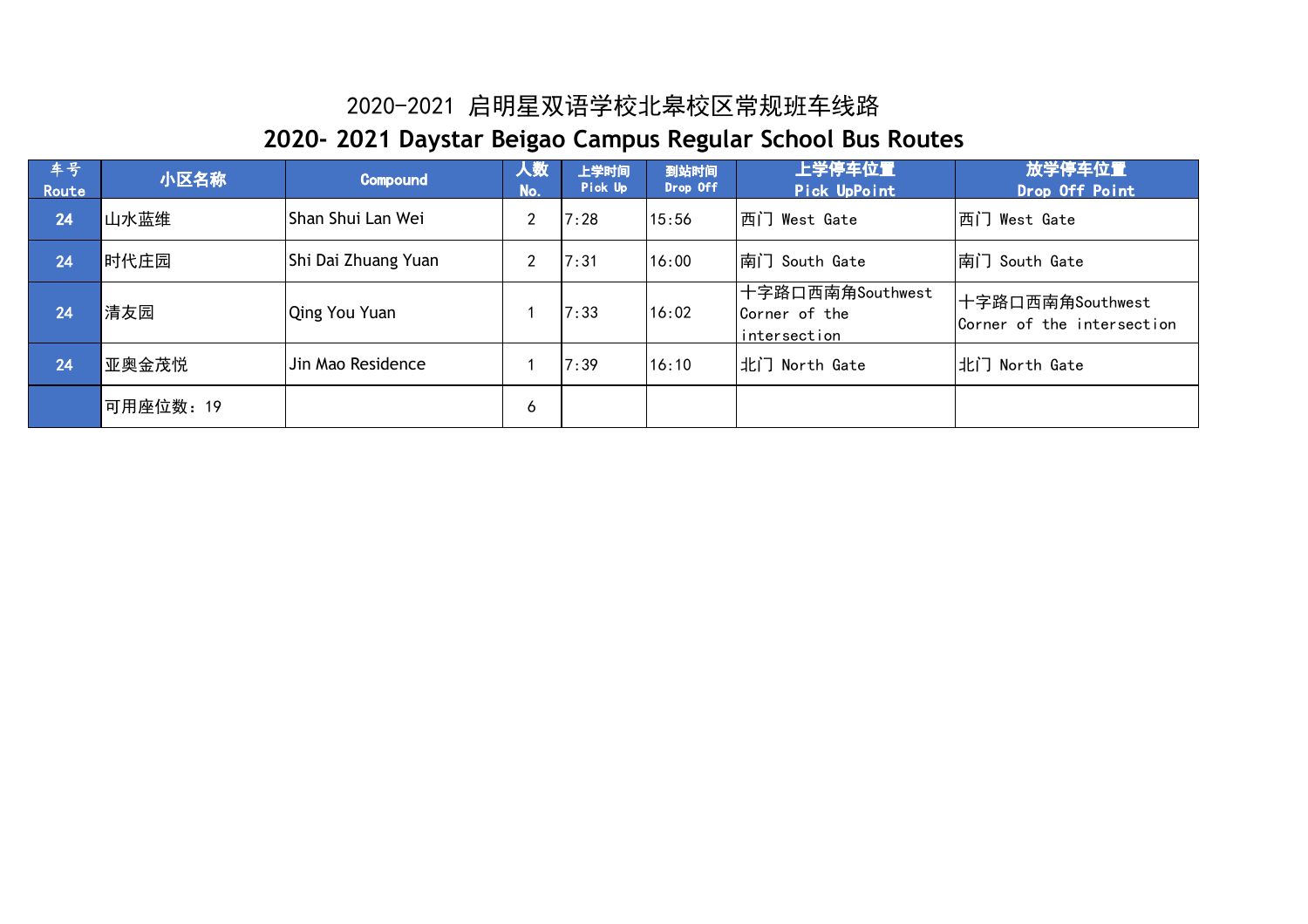| 车号<br>Route | 小区名称      | Compound            | 人致<br>No. | 上学时间<br>Pick Up | 到站时间<br>Drop Off | 上学停车位置<br>Pick UpPoint | 放学停车位置<br>Drop Off Point |
|-------------|-----------|---------------------|-----------|-----------------|------------------|------------------------|--------------------------|
| 25          | 1872公寓    | 1872 Apartment      |           | 7:10            | 16:38            | 西门 West Gate           | 西门 West Gate             |
| 25          | 棕榈泉       | <b>Palm Spring</b>  | 3         | 7:17            | 16:26            | 北门 North Gate          | 南门 South Gate            |
| 25          | 合生霄云8号    | He Sheng Xiao Yun 8 | ົ         | 7:28            | 16:11            | 东门 East Gate           | 东门 East Gate             |
|             | 可用座位数: 19 |                     | Ò         |                 |                  |                        |                          |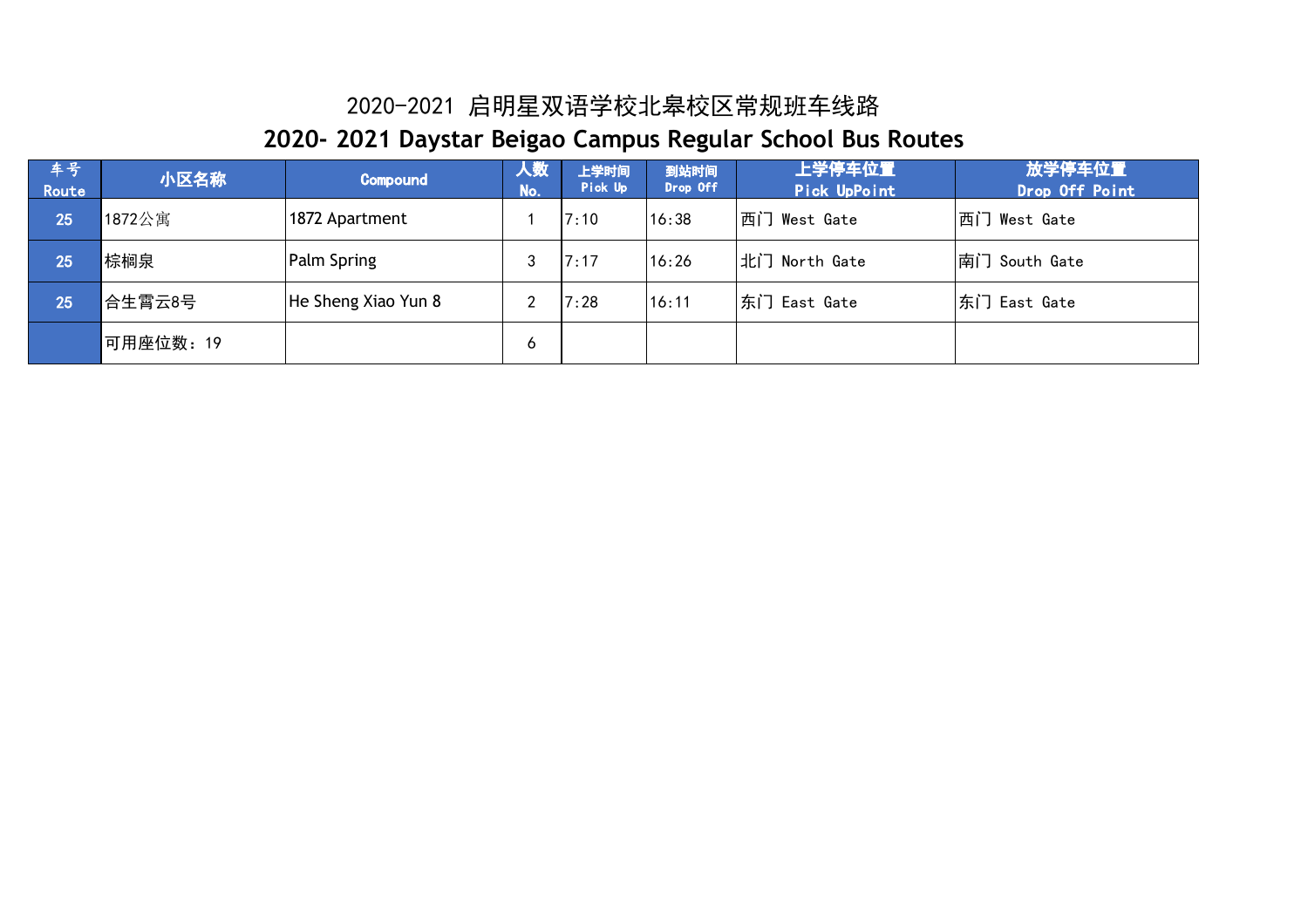| 车号<br>Route | 小区名称   | <b>Compound</b>      | 人数<br>No.      | 上学时间<br>Pick Up | 到站时间<br>Drop Off | 上学停车位置<br>Pick UpPoint | 放学停车位置<br>Drop Off Point |
|-------------|--------|----------------------|----------------|-----------------|------------------|------------------------|--------------------------|
| 26          | 中粮祥云1  | <b>Shine City</b>    |                | 7:16            | 16:28            | 水青庭西南门对面               | 水青庭西南门对面                 |
| 26          | 中粮祥云2  | <b>Shine City</b>    |                | 7:18            | 16:26            | 安宁大街星巴克对面              | 安宁大街星巴克对面                |
| 26          | 天裕昕园   | Tian Yu Xin Yuan     | $\overline{2}$ | 7:20            | 16:22            | 西区南门                   | 西区南门                     |
| 26          | 龙湾别墅   | Dragon Bay Villa     | $\overline{2}$ | 7:25            | 16:17            | 会所 Club house          | 会所 Club house            |
| 26          | 名都园    | Capital Paradise     |                | 7:32            | 16:07            | 会所 Club house          | 会所 Club house            |
| 26          | 龙湖双珑原著 | Shuang Long Yuan Zhu | 5              | 7:44            | 15:58            | 东门 East Gate           | 东门 East Gate             |
| 26          | 首开琅樾   | Shou Kai Lang Yue    | $\overline{2}$ | 7:46            | 15:56            | 东门 East Gate           | 东门 East Gate对面           |
|             | 可用座位数: |                      | 14             |                 |                  |                        |                          |